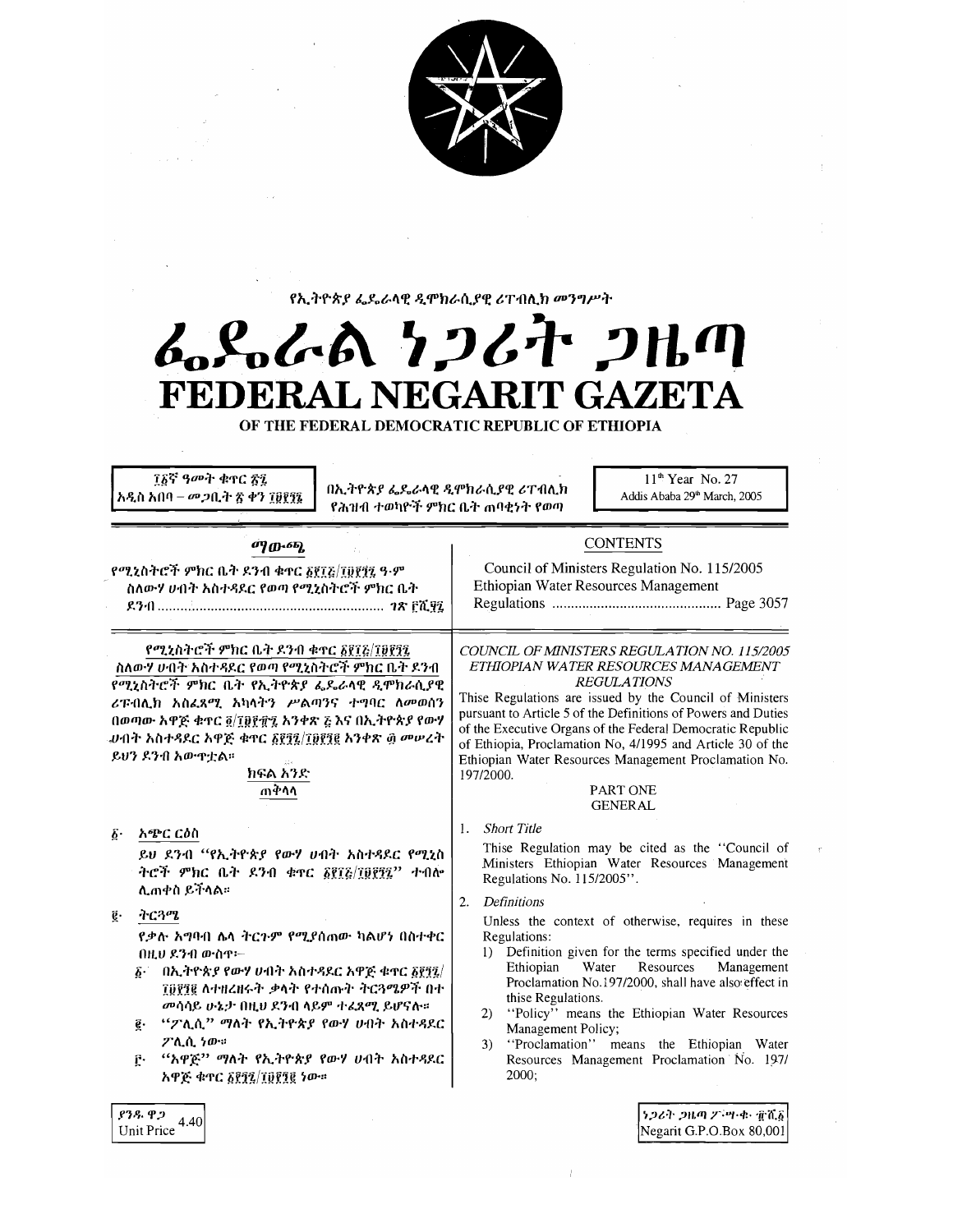- "የውሃ ጉድጓድ" ማለት በእጅ ከሚቆሬሩ የውሃ  $\vec{0}$ . ጉድጓዶች በስተቀር ለተለያዩ አገልግሎቶች የተለያዩ መሣሪያዎችን (ሪግ) በመጠቀም የከርሰ ምድር ውሃ አመንጪ ወይም አስተላላፌ አካሎችን በመዝለቅ የሚቆፈር ጉድጓድ ነው።
- "የውሃ አቅርቦት ጉድጓድ" ማለት ለመጠዋ ፤ ለእርሻም  $\hat{c}$  . ሆነ ለኢንዱስትሪ ወይም ለሴሎች ግልጋሎቶች የሚቆሬር ጉድጓድ ነው።
- $``$ የውሃ አጠቃቀም'' ማለት ውሃን ለመጠጥ፤ ለመስኖ $/$  $\mathbf{z}$ . ለእርሻ/፤ ለኢንዱስትሪ ፥ ለኃይል ምንጭነት፥ ለትራንስ ፖርት፤ ለቱሪዝም፤ ለእንስሳት እርባታ ፤ ለዓሣ ማስገር ወይም ለሴሎች ግልጋሎቶች መጠቀም ማለት ነው።
- "ተቆጣጣሪ አካል'' ማለት የውሃ ሀብት ሚኒስቴር ወይም  $\tilde{\mathbf{z}}$ . በአዋጁ አንቀጽ ፰ ንዑስ አንቀጽ  $|\vec{e}|$  መሠረት ከሚኒ ስቴሩ ውክልና የተሰጠው አካል ነው።

#### ክፍል ሁለት የውሃ ሀብት አጠቃቀም

#### የፌቃድ ማመልከቻ ŕ٠

በአዋጁ አንቀጽ ፲፫ ድን*ጋጌ መ*ሥረት በውሃ ሀብት ስመጠቀም ፌቃድ እንዲሰዋ ለተቆጣጣሪ አካል የሚቀርብ ማመልከቻ የሚከተሉትን መረጀዎች መያዝ አለበት፤

- $v$ ) የአመልካቹን ስምና ቋሚ አድራሻ፤
- ለ) የውሃ ሀብቱ የሚገኝበትንና ጥቅም ላይ የሚውልበትን ክልል ልዩ ቦታ፤
- የውሃ ሀብቱ ጥቅም ላይ እንዲውል የታቀደበት የግል  $\mathbf{d}$ ጋሎት ዓይነት፤
- መ) በየወሩና በየዓመቱ ሲወሰድ የታቀደው የውሃ መጠን፤
- **ιν) በምን ዓይነት ዘዴ ወይም ሁኔታ ውሃን ወስዶ ለመ**ጠቀም አንደታቀደ፤
- ረ) እንደአግባቡ የኢንቨስትመንት ሥርቲፊኬት፤
- ተቆጣጣሪው አካል ያስፌልጋሉ ብሎ የሚጠይቃቸው  $\mathbf{a}$ ዝርዝር ጥናቶችና ካርታዎች፤

#### የተቆጣጣሪው አካል ተግባራት  $\vec{o}$  .

- $\vec{b}$ .  $(10 - 7)$ *ህብት የመ*ጠቀም ሬ ቃድን *የሚመ*ለከት *ማመ*ልከቻ ተቆጣጣሪው አካል ሲደርሰው ማመልከቻው የደረሰው መሆኑን ወዲያውኑ ለአመልካቹ በጽሑፍ ያረጋ ግጣል፤
- ተቆጣጣሪው አካል በውሃ ሀብት ለመጠቀም ፌቃድ  $\vec{e}$  . ለማግኘት የቀረበ ማመልከቻን በሚያይበት ጊዜ፤ በአመ ልካቹ የቀረበው በውሃ ሀብት የመጠቀም ጥያቄ ፖሊሲውን፤ የተፋሰስ ማስተር ፕላኖችን፣ አዋጁን፣ ይህ ደንብ እና መመሪያዎችን መሠረት ያደረገ መሆኑን ያረጋግጣል።
- $\mathbf{f}$ . በዚህ አንቀጽ ንዑስ አንቀጽ ፪ የተጠቀሰው እንደተጠበቀ ሆኖ ተቆጣጣሪው አካል የቀረበውን ማመልከቻ አስመ ልክቶ የሚሰጠውን ውሣኔ ለአመልካቹ ማስታወቅ አለበት።
- ተቆጣጣሪው አካል በውሃ ሀብት የመጠቀም ማመልከቻን  $\vec{0}$  . አስመልክቶ የሰጠውን ውሣኔ፤ በአዋጁ አንቀጽ ፲/፪ መሠረት መዝግቦ መያዝ አለበት።

#### **ጥቅም ላይ የዋለ ውሃን ስለመልቀቅ**  $\tilde{c}$ .

የአዋጁ አንቀጽ ፲፫/፪/ እና የዚህ ደንብ አንቀጽ ፲፩ እንደተ ጠበቁ ሆነው በውሃ የመጠቀም ፌቃድ ዋቅም ላይ የዋለ ውሃን በአግባቡ አክሞ ወደ ውሃ ሀብት የመልቀቅ መብትን ጨምሮ ሊሰዋ ይችላል።

- $4)$ "Water Well" means any well, excepting hand-dug wells, drilled, for various purposes, by means of various equipment (rigs) in order to penetrate and reach underground permeable beds containing or transmitting water;
- "Water Supply Well" means a well drilled to supply 5) water for drinking, agriculture, industry or other uses.
- 6) "Water Use" means the use of water for drinking, irrigation, industry, power generation, transport, animal husbandry, fishing, mining and uses of water for other purposes.
- "Supervising Body" means the Ministry of Water  $\mathcal{T}$ Resources or any organ delegated by the Ministry pursuant to Article 8(c) of the Proclamation.

### PART TWO

#### WATER RESOURCES UTILIZARION

#### $3.$ **Application for Permit**

An application to be submitted to the Supervising Body for a water use permit, pursuant to Article 13 of the Proclamation, shall contain the following information;

- $(a)$ the name and permanent address of the applicant;
- the location of the water resources and the intended  $(b)$ place of use;
- the intended use of the water resources;  $(c)$
- $(d)$ the volume of water required monthly and annually;
- $(e)$ the intended method and manner of use of the water resources:
- $(f)$ where appropriate, investment certificate;
- (g) feasibility studies and maps reasonably required by the Supervising Body.

#### 4. Duties of Supervising Body

- 1) On receipt of an application for a permit to use water, the Supervising Body shall notify the same to the applicant in writing.;
- 2) Without prejudice to Article 14(1) of the Proclamation, in dealing with an application for a water use permit, the Supervising Body shall ensure that the application is in line with the Policy, the Rover Basin Master Plans, the Proclamation, thise Regulations and Directives.
- Subject to Sub-Article (2) of this Article the  $3)$ Supervising Body shall notify in writing the applicant of its decision regarding the application according to Article 14(1)and (3) of the Proclamation.
- The Supervising Body shall register all decisions  $4)$ given with respect to an application for a permit to use water, according to Article 10(2) of the Proclamation.

#### 5) Discharge of Water After Use

Without prejudice to Article  $13(2)$  of the Proclamation and Article 11 of thise Regulations a water use permit may authorize the discharge of treated waste water into a water resources.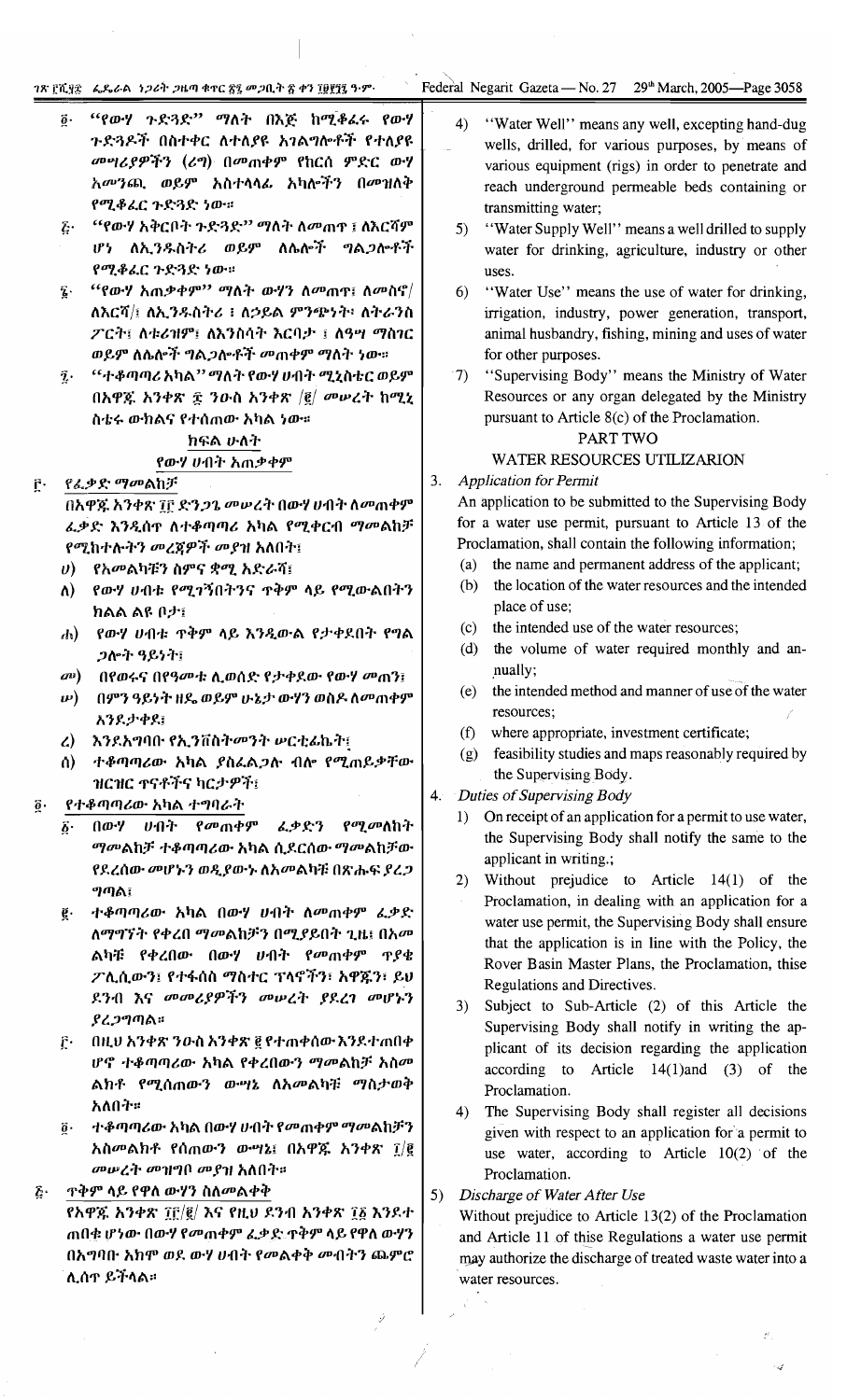$\overline{a}$ 

 $\frac{1}{\epsilon^2}$ 

 $\ddot{\phantom{a}}$ 

 $\vert$ .

 $\vec{\gamma}$ 

|                         | በውሃ የመጠቀም ፌቃድን ስለመሰረዝ፤ ማገድ፤ ማስተላለፍና                                                                        | 6.<br>Termination, Suspension, Transfer or Variation of a                                                 |
|-------------------------|------------------------------------------------------------------------------------------------------------|-----------------------------------------------------------------------------------------------------------|
|                         | መለወዋ                                                                                                       | Water Use Permit                                                                                          |
| $\vec{\delta}$ .        | በአዋጁ አንቀጽ ፲፯ መሥረት በውሃ የመጠቀም ፌቃድ                                                                            | A water use permit may be terminated or suspended<br>1)                                                   |
|                         | በተቆጣጣሪው አካል በሙሉ ወይም በከፊል ሲታገድ                                                                              | by the Supervising Body in whole or in part as per                                                        |
|                         | ወይም ሊሰረዝ ይችላል።                                                                                             | Article 17 of the Proclamation.                                                                           |
| ĝ.                      | በዚህ አንቀጽ ንውስ አንቀጽ $(\tilde{g})$ መሥረት ፌቃዱን                                                                  | A permit may be suspended in whole or in part<br>2)                                                       |
|                         | በሙሉ ወይም በከፊል ሊያሳግዱ የሚችሉ ምክንያቶች                                                                             | according to sub-Article (1) of this Article due to the                                                   |
|                         | የሚከተሉት ናቸው።                                                                                                | following reasons:                                                                                        |
|                         | በፌቃዱ ውስዋ የተጠቀሱትን ንደቦችና ግዴታዎች<br>$\boldsymbol{\theta}$                                                      | a failure to comply with the terms and conditions<br>(a)                                                  |
|                         | አለ <i>መ</i> ጠበቅ ወይም አለማክበር፤                                                                                | prescribed in the permit;                                                                                 |
|                         | ከተፈቀደ አገልግሎት ውጪ በውሃ መጠቀም፤<br>$\Lambda$                                                                     | (b) a use of water for purposes not authorized;                                                           |
|                         | የውሃ ግል <i>ጋ</i> ሎት ዋ <i>ጋ ማ</i> ስታወቂያ በደረሰ በስድሳ<br>$\bf{d}$                                                | (c) a failure to pay the required water charges within                                                    |
|                         | (፳) ቀናት ውስዋ የውሃ ግል <i>ጋ</i> ሎት ዋ <i>ጋ ያለሙ</i>                                                              | sixty (60) days following a written notification;                                                         |
|                         | ክፌል።                                                                                                       | a finding by the Supervising Body that the water<br>(d)<br>resources Involved is being temporatily de-    |
|                         | የውሃ ሀብቱ ጊዜያዊ በሆነ መልክ እየመነመነ<br>$\omega$                                                                    | pleted;                                                                                                   |
|                         | መሆኑን ተቆጣጣሪው አካል ሲደርስበት፤                                                                                    | (e) a failure to keep a water quality standard.                                                           |
|                         | <i>የውሃ ጥራት ደረጃዎችን አለመ</i> ጠበቅ፤<br>$\nu$ )                                                                  | The Supervising Body may terminate a permit due to<br>3)                                                  |
| ŗ٠                      | ተቆጣጣሪው አካል ከዚህ በታች በተዘረዘሩት ምክን<br><i>ያቶች የ</i> ሰጠውን ፌቃድ ሊሰርዝ ይችላል፤                                         | the following reasons:-                                                                                   |
|                         | በፌቃድ ውስዋ በተጠቀሰው የጊዜ ገደብ ውስዋ<br>$\boldsymbol{\theta}$                                                       | a voluntary failure, in excess of the period fixed<br>(a)                                                 |
|                         | በተፈቀደው ውሃ በገዛ ፌቃድ ሳይጠቀሙ                                                                                    | in the permitee, to utilise the water represented by                                                      |
|                         | መቅረት፤                                                                                                      | the permit;                                                                                               |
|                         | ተቆጣጣሪው አካል ሳይፈቀድ በውሃ የመጠቀም<br>ለ)                                                                           | an undertaking to transfer the permit without the<br>(b)                                                  |
|                         | <i>ፌቃድን ስ</i> ሌላ ሰው <i>ማስተ</i> ላለፍ።                                                                        | authorization of the Supervising Body;                                                                    |
|                         | ባለፌቃዱ ፌቃዱን ሲያገኝ የቻለው የሀሰት<br>$\bf{d}$                                                                      | a discovery by the Supervising Body, that the<br>(c)                                                      |
|                         | <i>ማስረጃ በመስጠት መ</i> ሆኑ በተቆጣጣሪው አካል                                                                         | permit has obtained the permit by giving false                                                            |
|                         | ሲረጋገዋ፤                                                                                                     | evidence;                                                                                                 |
|                         | የውሃ ሀብቱ ዘለቄታዊ በሆነ መልክ እየመነመነ<br>$\sigma$ <sup>p</sup> )                                                    | a finding that the water resources involved is<br>(d)                                                     |
|                         | መሆኑን ሲያረጋግጥ፤                                                                                               | being permanently depleted;                                                                               |
|                         | የባለፌቃዱ የውሃ አጠቃቀም በአካባቢ ተጽዕኖ<br>$\boldsymbol{\omega}$                                                       | a finding that the usage of the water resources<br>(e)                                                    |
|                         | ግምገማ አዋጅ ቁጥር ፪፻፺፱/፲፱፻፺፩ በተደነገጉት                                                                            | causes a negative impact on the envirionment as<br>per the Provisions of Envionmental Impact As-          |
|                         | ድን <i>ጋጌዎች መሠረት</i> በአካባቢው ላይ አሉታዊ                                                                         | sessment Proclamation No, 299/2002.                                                                       |
|                         | ተጽዕኖ ማሳደሩ ሲረ <i>ጋገ</i> ዋ፤                                                                                  | The supervisiong Body may suspend a permit whole<br>4)                                                    |
|                         | · ፬· ተቆጣጣሪው አካል በዚህ አንቀጽ ንውስ አንቀጽ ፪ ከተዘረ                                                                   | or in part as case may be giving 15 days prior                                                            |
|                         | ዘሩት ምክንያቶች ማናቸውም መፈጸማቸውን ሲያረጋግዋ                                                                            | warning in writing when it ascertain that any of the                                                      |
|                         | ለፌቃድ ያዡ በሚሰጠው የአሥራ አምስት ቀናት የጽሑፍ                                                                           | reasons stated under sub-article (2) of this Article are                                                  |
|                         | የቅድሚያ ማስጠንቀቂያ ውስዋ ባለፌቃዱ ሁኔታውን                                                                              | committed; if the permit holder fails to refute by                                                        |
|                         | በማስረጃ ካላስተባበለ በስተቀር ፈቃዱን በከፊል ወይም                                                                          | evidence about the facts stated in the prior warning                                                      |
|                         | በሙሉ ሲያግድ ይችላል።                                                                                             | within the given 15 days.                                                                                 |
| $\tilde{\mathcal{L}}$ . | $\bm{\psi}$ ቶቆጣጣሪው አካል በዚህ አንቀጽ ንውስ አንቀጽ ፫ /ሐ/                                                             | The Supervising Body may terminate a permit,<br>5)                                                        |
|                         | ከተመለከተው ምክንያት በስተቀር በንዑስ አንቀጽ ፫ $\left  v \right $                                                         | except for the reason stated under sub-article $3(c)$ of                                                  |
|                         | $\left \Lambda\right $ $\left \sigma\sigma\right $ ወይም $\left \boldsymbol{\nu}\right $ የተዘረዘሩት ምክንያቶች መፈጸማ | of this Article, when it ascertain that the reasons                                                       |
|                         | ቸውን ሲያረጋግዋ ለፌቃድ ያዡ በሚሰጠው የአሥራ<br>አምስት ቀናት የጽሑፍ የቅድሚያ ማስጠንቀቂያ ውስዋ                                           | stated under sub-article $3(a)$ , (b) or (e) is committed                                                 |
|                         | ባለፌቃዱ ሁኔታውን በማስረጃ ካላስተባበለ በስተቀር                                                                            | by giving 15 days prior warning in writing, if the<br>permit holder fails to refute by evidence about the |
|                         | ፌቃዱን ሊሰርዝ ይችላል።                                                                                            | facts stated in the prior warning within the given 15                                                     |
| Į.                      | በውሃ የመጠቀም ፌቃድ እንዲለወዋለት ወይም በሙሉ                                                                             | days.                                                                                                     |
|                         | ወይም በከፊል እንዲተላለፍለት ፌቃድ ያዡ ለተቆጣ                                                                             | The holder of a water use permit may apply to the<br>6)                                                   |
|                         | ጣሪው አካል ሊ <i>ያመ</i> ለክት ይችላል። <i>ማመ</i> ልከቻውም                                                              | Supervising Body to vary or to transfer the permit in                                                     |
|                         | በውሃ የመጠቀም ፌቃዱ እንዲለወዋ ወይም እንዲተላለፍ                                                                           | whole or in part. In such situation the application                                                       |
|                         | የተፈለገበትን ምክንያትና መለወጡን ወይም መተላለፉን                                                                           | shall state the reasons for the variation or transfer and                                                 |
|                         | ለመፈጸም እንዲሟሉ የሚያስፈልጉትን ሁኔታዎችና                                                                               | it shall indicate the terms and conditions where under                                                    |
|                         | <i>ገ</i> ደቦች መግለጽ አለበት።                                                                                    | the variation or transfer is to be effected.                                                              |
|                         |                                                                                                            |                                                                                                           |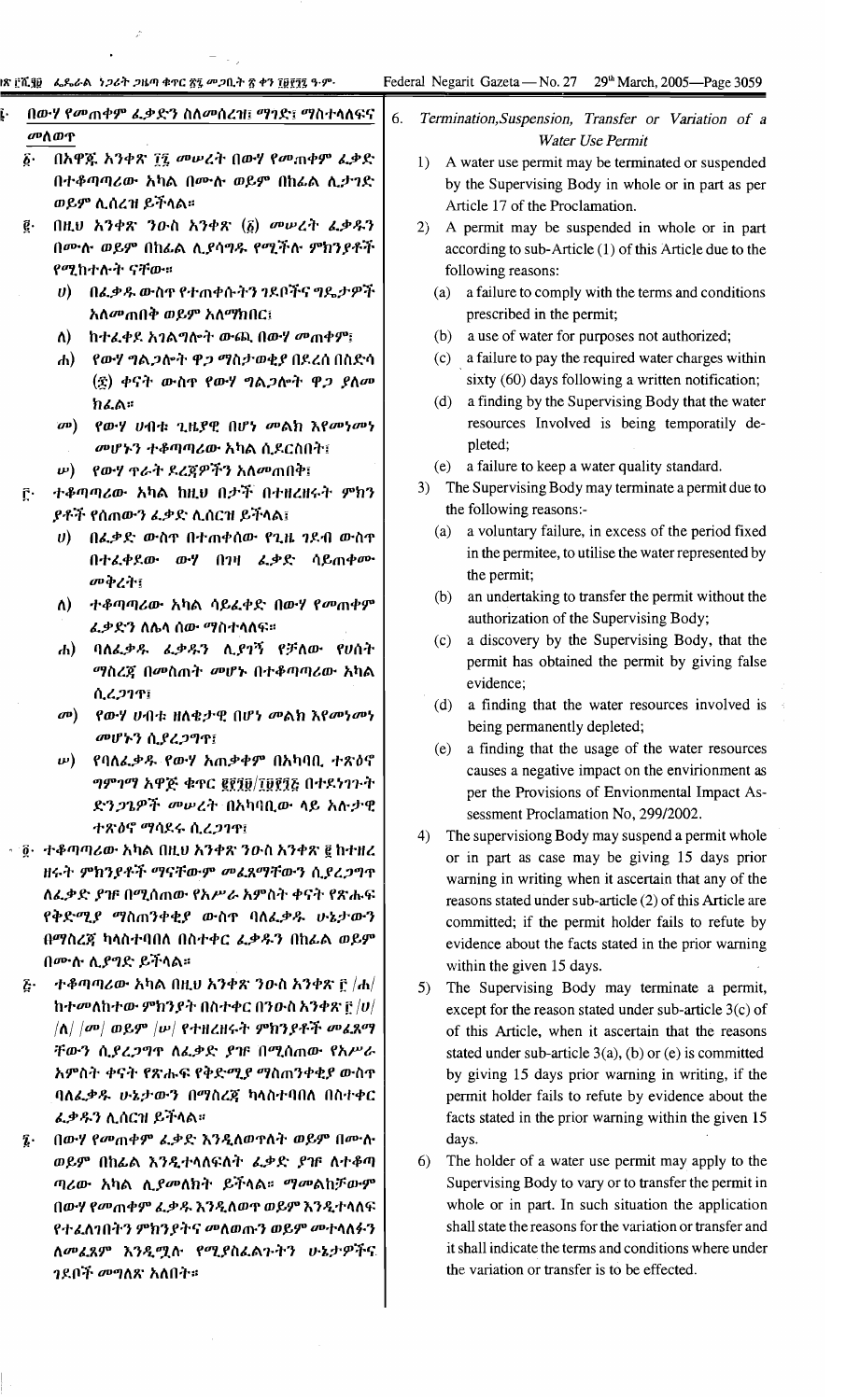ተቆጣጣሪው አካል በዚህ አንቀጽ መሥረት የተወሰደ  $\overline{\mathbf{z}}$ . The Supervising Body shall cause an entry to be ማንኛውንም እርምጃ በውሃ የመጠቀም ፌቃድ መዝገብ made Register of water abstraction permit in relation ውስዋ እንዲመዘንብ ያደርጋል። to action taken in pursuance of this Article. ክፍል ሦስተ PART THREE የውሃ ሥራ ፌቃድ **WATER WORKS PERMIT** *ማመ*ልከቻዎችና አፈጻጸማቸው į.  $\overline{7}$ . Application and Manner of Dealing with them የውሃ ሥራዎች የመሥራት፤ የማደስ ወይም የመስወዋ  $\boldsymbol{\delta}$ .  $1)$ An application for the construction, maintenance or ፈቃድን የሚመለከት ማመልከቻ ለተቆጣጣሪው አካል alteration of water works shall be made to the *መቅረ*ብ አለበት። Supervising Body. በዚህ አንቀጽ ንውስ አንቀጽ ፩ መሠረት የሚቀርበው  $\vec{e}$ 2) The application to be submitted pursuant to Sub-ማመልከቻ የውሃ ሥራውን ዲዛይን፤ ደሀንነትና አደጋ Article (1) of this Article shall contain the design and አልባነትን ያካተተ ሙሉ ዝርዝር ኖናት የያዘ መሆን safety measures along with the detailed study of the water works. አለበት። 3) Without prejudice to Sub-Article (1) of this Article የዚህ አንቀጽ ንውስ አንቀጽ ፩ ድን*ጋጌ* እንደተጠበቀ ሆኖ Ĉ٠ the provision of Article  $4(1)$  (2) (3) and (4) of thise የውሃ ሥራዎችን ለመሥራት ለማደስ ወይም ለመለወዋ Regulations shall have effect in relation to ap-በሚቀርቡ ኖያቄዎች ላይ የዚህ ደንብ አንቀጽ ፬ ንውስ plication for water works construction, re-construc-አንቀጽ ፩፣ ፪፣ ፫፣ እና ፬ ድን ጋጌዎች ተፈጻሚ ይሆናሉ። ting or altering permits. ፌቃዱ ፀንቶ የሚቆይበት ጊዜና የሚራዘምበት ሁኔታ  $\tilde{\mathbf{I}}$ . 8. Duration and Extension of Permit የውሃ ሥራዎች ፌቃድ ፀንቶ የሚቆይበት ጊዜ የውሃ  $\boldsymbol{\delta}$ . 1) The terms of validity of a water works construction ሥራውን የአገልግሎት ዘመን ታሳቢ በማድረግ በተቆጣ permit shall be fixed by the Supervising Body taking into account the useful life time of the project. ጣሪው አካል ይወሰናል።  $2)$ The time limit fixed for the construction of the water የውሃ ሥራውን ለመሥራት በፌቃዱ ውስዋ ተወስኖ  $\vec{e}$  . works in the water works construction permit may be የተጠቀሰው የፌቃድ ጊዜ የውሃ ሥራውን ፕሮጀክት extended by the Supervising Body taking into ባህሪ መሠረት በማድረግ በተቆጣጣሪው አካል ሲራዘም account the nature of the water works.  $e$   $f$   $\wedge$   $\wedge$   $\cdots$ 9. Duties of Permit Holder and Supervising Body on በፌቃድ ያገና እና በተቆጣጣሪው አካል መፌጸም ስላለባቸው  $\boldsymbol{\hat{y}}$  . **Completing Works** ተግባራት 1) Upon or immediately before completion of the የውሃ ሥራውን ለመሥራት በተወሰነው ወይም በተራ  $\hat{b}$ . authorized work within the assigned or extended ዘመው የጊዜ ገደብ ውስጥ እንዲሠራ የተፈቀደው ሥራ period, as the case may be, the holder of a permit shall promptLy notify in writing the Supervising እንደተጠናቀቀ ወይም ከመጠናቀቁ በፊት ወዲያውኑ Body of the completion or expected completion of እንደነገሩ ሁኔታ ፌቃድ ያገF ለተቆጣጣሪው አካል the works. ሥራው መጠናቀቁን ወይም ይጠናቀቃል ተብሎ የሚጠበ 2) Upon being notified of the completion of works ቀውን ጊዜ በጽሑፍ ማስታወቅ አለበት። pursuant to Sub-Article (1) of this Article, the  $+$ ቆጣጣሪው አካል በዚህ አንቀጽ ንውስ አንቀጽ  $(\underline{\delta})$ g. Supervising Body shall ensure the works for com-*መሠረት ስለሥራው መ*ጠናቀቅ ማስታወቂያ ሲደርሰው pliance with the terms and conditions of the permit. ሥራው የተሠራው በፌቃዱ ውስጥ በተመለከቱት ገደቦች 10. Works which Interfere with Water Courses or Water እና ሁኔታዎች መሠረት መሆኑን ያረጋግጣል። Works በውሃ መውረጀዎች ወይም በውሃ ሥራዎች ጣልቃ ስለሚገቡ 1) No Person shall construct or install works that cause  $\mathbf{r}$ . ሥራዎች difficulties for navigation, change the direction of the watercourse affect the flow, speed and belocity of ከተቆጣጣሪው አካል ፈቃድ ሳይሰጠው ማንኛውም ሰው ሽ• the water flowing in the water cource or hinder the በውሃ ጉዞ ላይ ችግር የሚያስከትል፤ የውሃ መውረጃን proper operation of any water works, without a አቅጣጫ የሚቀይር፤ በውሃ መውረጀው የሚፌሰውን permit issued by the Supervising Body. የውሃ አፌሳሰስ፤ ፍተነትንና ኃይል የሚለውጥ ወይም  $2)$ Upon receipt of the application pursuant to Sub-የማንኛውንም የውሃ ነክ ሥራ ትክክለኛ እንቅስቃሴ Article (1) of this Article the Supervising Body የሚገታ መሰናክል ሊሰራ ወይም ሊያስቆም አይችልም። having regard to the purposes of the work envisaged in the relevant plan and proposal in so far as it

> appears to the Supervising Body to be reasonable, to the requirements of existing uses of the water course

> to which the plan and proposal relates, and to the

desirability of protecting and conserving the said

water course may clear the plan and proposal, or

refuse to clear the plan unless that the works

described in the plan and proposal provide sufficient

guarantee for the safely of the water course.

ተቆጣጣሪው አካል በዚህ አንቀጽ ንውስ አንቀጽ  $(\underline{\delta})$ ê. የቀረበን ማመልከቻ እንደተቀበለ በእቅዱና በሃሳቡ የታቀ ፌውን ሥራ ዓላማ፤ እቅዱና ሀሳቡ የሚመለከተው የውሃ መውረጃ በመስጠት ላይ ያለውን ግልጋሎት ሁኔታ የመጠበቅና የመንከባኩበ አስፈሳጊነትን ግምት ውስዋ በማስገባት ሥራው እንዲሥራ ሲፌቅድ ወይም ለውሃ መውረጀ ደህንነት በቂ ዋስትና ካልተሰጠ በስተቀር ላይፌቅድ ይችላል።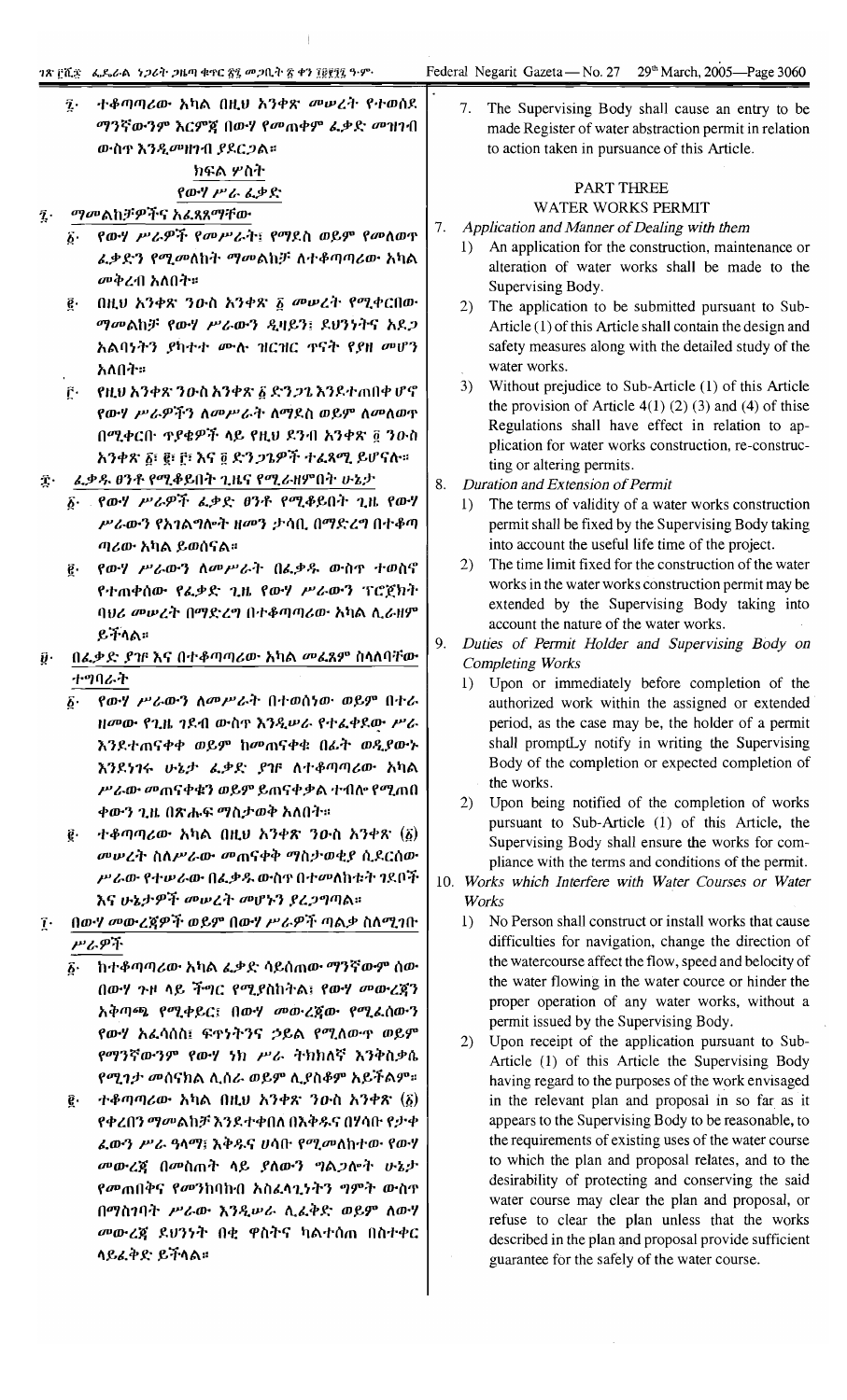Federal Negarit Gazeta - No. 27 29<sup>th</sup> March, 2005—Page 3061

|  | ክፍል አራተ      |  |  |
|--|--------------|--|--|
|  | የውሃ ጥራት ቁጥጥር |  |  |

# ፲፩· የታከመ ቆሻሻ ውሃ የመልቀቅ ፈቃድ

- $\tilde{\mathbf{g}}$  በአዋጁ አንቀጽ ፲፫/፪/ እና በዚሀ ደንብ አንቀጽ ፭ ድንጋጌዎች መሠረት ማንኛውም ሙያ ነክ ወይም ኢንዱስትሪ ነክ ፍሣሽን ወይም የተበከለ ፍሳሽን ወይም ማንኛውንም መርዛማ፣ ጕጇ ወይም በካይ ነገርን አከሞ በየብስ ውሃ ወይም በከርሰምድር ውሃ ውስዋ በቀዋታም ሆነ በተዘዋዋሪ መንገድ ለመልቀቅ የሚያስችል ፈቃድን ለማግኘት ማመልከቻ ለተቆጣጣሪው አካል መቅረብ አለበት።
- ፪· ተቆጣጣሪው አካል ውሃ ሀብት ውስዋ የታከመ ቆሻሻ የመልቀቅ ፌቃድ ለመስጠት ወይም ለመከልከል ከሌሎች ሁኔታዎች በተጨማሪ የፍሣሽ እና የጅረት ውሃ ጥራት ደረጀን ግምት ውስጥ ያስገባል።
- ፫· ከዚህ በላይ የተመለከቱት የዚህ አንቀጽ ንውስ አንቀጾች እንደተጠበቁ ሆነው በዚህ ደንብ አንቀጽ ፬ ውስዋ የተደነገጉት ሁኔታዎች የታከመ ቆሻሻ ለመልቀቅ ፈቃድ ለመጠየቅ በሚቀርቡ ማመልከቻዎችም ላይ ተፈጸሚነት ይኖራቸዋል።

### ፲፪· የታከመ ቆሻሻ ውሃ የሚለቁ ሰዎች ግዴታ

- ማንኛውም ውሃን ለኢንዱስትሪ ወይም ብክለትን ሊያስ  $\boldsymbol{\hat{b}}$  . ከትል ለሚችል ማንኛውም ሥራ ወይም አገልግሎት የሚጠቀም ሰው፣
	- υ) የቆሻሻ ማጣሪያ ዘዴዎችን ወይም መሣሪያዎችን የመትከልና የመጠቀም ግዴታ አለበት፣
	- ለ) እንዲለቅ የተፈቀድለትን የታከመ ቆሻሻ ዓይነትና *መ*ጠን ብቻ መልቀቅ አለበት፣
	- ሐ) ተቆጣጣሪው አካል በማናቸውም ጊዜ የሚለቀውን የታከመ ቆሻሻ ናሙና እንዲወስድ የመፍቀድ ግዴታ አለበት፣
- የዚህን አንቀጽ ድንጋጌዎች ለማስፈፀም ሚኒስቴሩ ë. መመሪያ ሲያወጣ ይችላል፣
- ፲፫· የታከመ ቆሻሻ የመልቀቅ ፌቃድ እድሳት
	- ፩· የታከመ ቆሻሻ ወደ ውሃ ሀብት የመልቀቅ ፈቃድ በተቆጣጣሪው አካል ከተሰጠበት ቀን ጀምሮ በየሁለት *ዓመቱ መታ*ደስ አለበት።
	- g የታከመ ቆሻሻ የመልቀቅ ፌቃድ ፀንቶ የሚቆይበት ጊዜ ከማለቁ ከአንድ ወር በፊት እንዲታደስ ፈቃድ ያዡ ለተቆጣጣሪው አካል ማመልከት ይኖርበታል።
	- ተቆጣጣሪው አካል የታከመ ቆሻሻ የመልቀቅ የፌቃድ Γ. *ማሳ*ደሻ *ማመ*ልከቻውን በተቀበለ በአምስት ቀናት ውስዋ በማመልከቻው መሠረት ፌቃዱ ባለበት ሁኔታ መታደሱን ወይም በፌቃዱ ላይ ማሻሻያ ተደርጕ መታደሱን ወይም ማመልከቻው ውድቅ መደረጉን ለአመልካቹ በጽሑፍ ያሳውቃል።
	- ከዚህ በላይ በተጠቀሰው ንውስ አንቀጽ መሠረት ተቆጣ  $\vec{\bm{\theta}}$  . ጣሪው አካል ማመልከቻውን ውድቅ ካደረገ ወይም በፌቃዱ ላይ ማሻሻያዎች ካደረገ ውሳኔው የተመሠረተባ ቸውን ምክንያቶች ጨምሮ በጽሑጽ ለአመልካቹ ማሳወቅ አለበት።
	- <u>ሯ· ተቆጣጣሪው አካል በዚሀ አንቀጽ ንዑስ አንቀጽ ፫</u> መሠረት የወሰዳቸውን ማናቸውንም ዓይነት እርም ጃዎች በውሃ የመጠቀም ፈቃድ መዝገብ ውስ<u>ዋ</u> ይመዘ ግባል።

# **PART FOUR**

### **WATER QUALITY CONTROL**

- 11. Waste Water Discharge Permit
	- 1) Pursuance to the provisions of Article 13 (2) of the Proclamation and Article 5 of thise Regulations, applications for the direct or indirect discharge of any treated trade effluent or sewerage effluent, or any poisonous, noxious or polluting matter into surface or ground water shall be made to the Supervising Body.
	- 2) In deciding whether to grant or refuse a permit for the discharge of treated waste water into water resources, the Supervising Body shall, among other things, take into consideration effluent and/or stream standards
	- 3) Subject to the provisions of the preciding subarticles of this Article, the provisions of Article 4 of thise Regulations shall have effect in relation to applications for treated waste discharge permits.

### 12. Obligation of Persons Discharging a treated Waste Water

- 1) Any person using water for industry or for any other purposes which may cause pollution shall have an obligation:-
	- (a) to install and use west treatment method;
	- (b) to discharge only the type and volume of treated waste permitted;
	- (c) to allow the Supervising Body to take the treated waste discharge sample at any time;
- 2) The Ministry many issue directive for the implementation of this Provisions.

#### 13. Renewal of a Treaty Waste Water Discharge Permits

- 1) The Supervising Body shall renew a treated waste water discharge permit very two years starting fromthe date of its issuance.
- 2) The permit holder shall apply to the supervising body for the renewal of treated waste water discharge permit not later than one month prior to expiration.
- 3) Upon receiving an application for the renewal of a treated waste water discharge permit, the Supervising Body shall, within 5 days, notify in writing the applicant that the permit is granted or granted subject to variation, or rejected.
- 4) The Supervising Body shall notify in writing by stating the reasons why the application is rejected or being varied.
- 5) The Supervising Body shall cause an entry to be made in the Register of a Treated Waste Water Discharge Permits all actions taken in pursuance to Sub-Article 3 of this Article.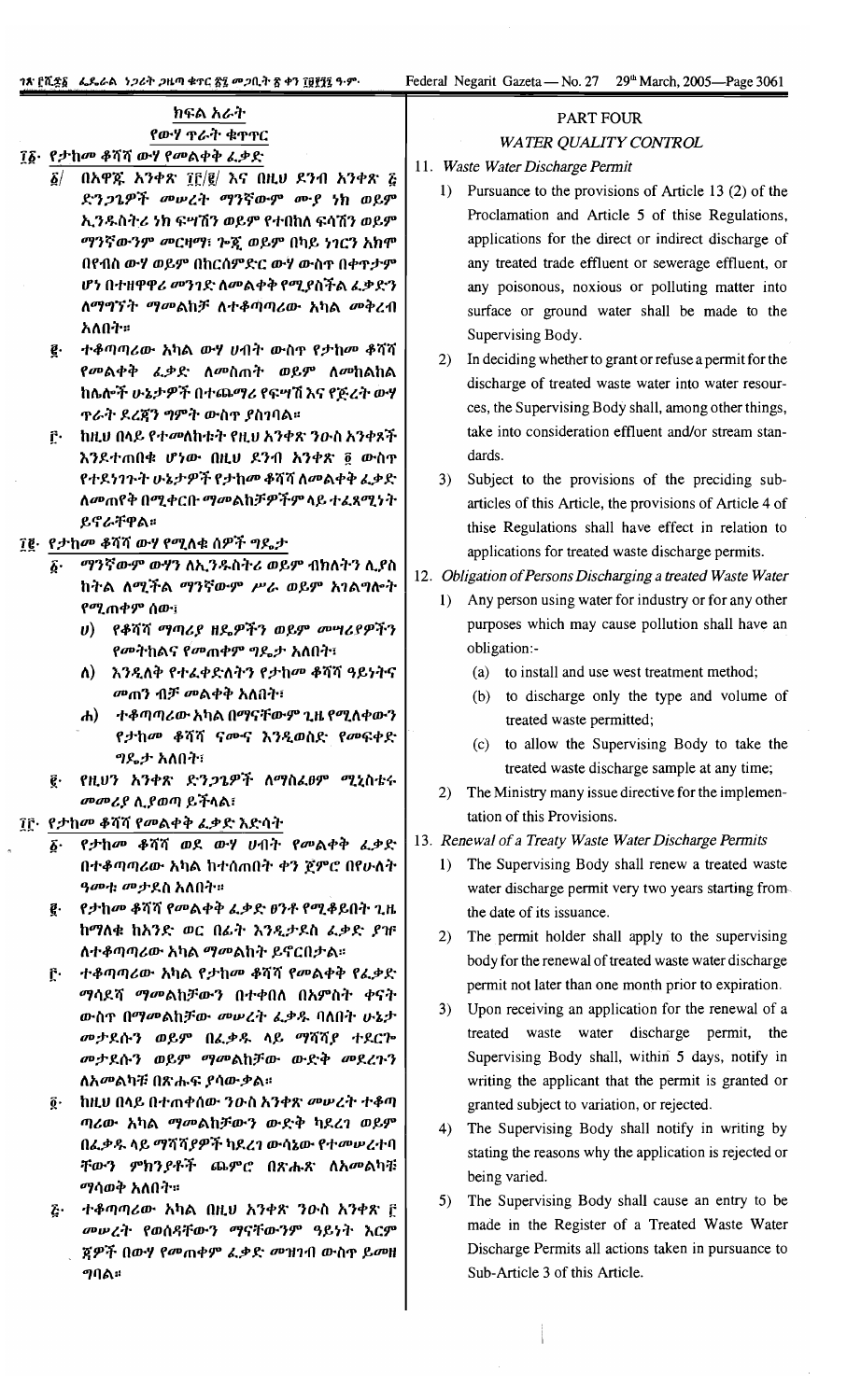#### ገጽ ፫ሺ፻፪ - ፌዴራል - ነጋሪት ጋዜጣ ቁጥር ፳፯ መጋቢት ፳ ቀን ፲፱፻፶፯ ዓ.ም

29<sup>th</sup> March, 2005-Page 3062 Federal Negarit Gazeta - No. 27

- ተሉት ናቸው። በፌቃዱ ውስዋ የተጠቀሱ ገደቦችና ሁኔታዎችን U) አለ*መ*ጠበቅ ወይም አለማክበር፣
- በዚህ ደንብ አንቀጽ ፲፪ የተደነገጉትን ድንጋጌዎች ለ) -መተሳለፍ፣
- ባለፌቃዱ ፌቃዱን ሊያገኝ የቻለው የሀሰት ማስረጃ ë. በመስጠት መሆኑ በተቆጣጣሪው አካል ሲረ*ጋገ*ዋ ፌቃ*ዱ* ሊሰርዝ ይችላል።
- ŕ٠ ተቆጣጣሪው አካል በዚህ አንቀጽ *መ*ሠረት የተወሰደ ማንኛውምንም እርምጃ የታከመ ቆሻሻ የመልቀቅ ፌቃድ መዝገብ ውስዋ እንዲመዘገብ ማድረግ አለበት፣
- ፲፩· የውሃ አቅርቦት ጉድጓዶች የሚቆፈሩበት ቦታ የውሃ አቅርቦት ኍድጓድ የሚቆፈርበት ቦታና ሁኔታ በሚኒ ስቴሩ በሚወጣ መመሪያ መሠረት ይወሰናል።
- ፲፮· የከርሰ ምድር ውሃ ዋራት ምርመራ
	- የውሃ አቅርቦት ጉድጓድ ቁፋሮ ተጠናቆ ሥራ ላይ δ. ከመዋሉ በፊት የጉድጓድ ውሃ ናሙና ሕጋዊ ፌቃድ ሳለው ሳቦራቶሪ ቀርቦ ለመጠዋነት የሚውል መሆኑ መረ*ጋገ*ዋ አለበት።
	- <u>፪</u>· የማንኛውም የውሃ አቅርቦት ጉድጓድ ጠረ*ጋ ሥራ* ከተካሄደ በኋላ ከጉድጓዱ እድሜ አንጸር ወይም በጠረ*ጋ*ው ሥራ ምክንያት በውሃው ዋራት ላይ ሲደርሱ የሚችሉ የባክቴሪዎሎኟካልና የኬሚካል ለውጦች መኖ ራቸውን ወይም አለመኖራቸውን ለማረጋገዋ ሕጋዊ ፌቃድ ባለው ሳበራቶሪ የውሃው ናሙና ቀርበ ምርመራ መደረግ አለበት።
- ፲፯· ስለ ውሃ አቅርቦት ጉድጓዶች አያያዝ
	- የውሃ አቅርቦት ጉድጓድ ውስኖ ማንኛውም በካይ ፍሳሽ  $\bm{b}$ . ሰርሎ እንዳይገባ በኍድጓዱ ቀፎና በኍድጓዱ መካከል ያለ ክፍት ቦታ መታሸግ አለበት።
	- ፪· ማንኛውም የውሃ ጉድጓድ በቁፋሮና በግንባታ ወቅት በሚያጋዋሙ ችግሮች ሥራው ሳይጠናቀቅ ቢቀር በሰውና በእንስሳት ላይ አደ*ጋ* እንዳይደርስና የከርሰ ምድር ውሃ አዘል አካል እንዳይበክል ቆፋሪው ጉድጓዱን በዋንቃቄ መድፈን አለበት።
- ፲፰• ዘገባ የማቅረብ ግዴታ

በዚህ ደንብ በተገኘ ፈቃድ መሠረት ሥራቸው ስለተጠናቀቀ ወይም ስላልተጠናቀቀ የውሃ ጉድጓድ ቁፋሮ ሥራዎች አፈፃዐም ቆፋሪው ሥራው ከተጠናቀቀ ወይም ከተቋረጠበት ጊዜ ጀምሮ በ፴ ቀናት ውስዋ ለተቆጣጣሪው አካል ዘገባ የማቅረብ ግዴታ አለበት።

ክፍል አምስት

ስለ የሙያ ብቃት ማረጋገጫ የምስክር ወረቀት እና ስለ ደረጃ አመዳደብ

- ፲፬· ስለውሃ ሥራዎች ግንባታ
	- በማንኛውም የውሃ ሥራዎች መስክ መስማራት 6∙ የሚፌልግ ባለሙ*ያ* ከተቆጣጣሪው አካል የተሰጠ የሙ*ያ* ብቃት ማረ*ጋገጫ የ*ምስክር ወረቀት እስከሴለው ድረስ በአዋጁ አንቀጽ ፲፩ መሠረት የውሃ ሥራዎች ግንባታ ሥራ ማከናወን አይችልም።
	- ማንኛውም ሕጋዊ የሙያ ብቃት ማረጋገጫ የምስክር ë. ወረቀት ያለው የውሃ ሥራዎች ተቋራጭ የውሃ ሥራዎች ግንባታን በተመለከተ ከማንኛውም ሰው *ጋ*ር ውል ከመፈጸሙ በፊት የውሃ ሥራው እንዲሠራ በተቆጣ ጣሪው አካል የተፈቀደ መሆኑን ማረጋገዋ አለበት።
- 14. Tremination or Suspension of Treated Waste Water Discharge Permits
	- 1) Based on the power vested on the Supervising Body pursuant to Article 17 of the proclamation, the following shall be reasons for suspension or termination of a treated waste water discharge permit in whole or in part:
		- a failure to comply with the terms and con- $(a)$ ditions prescribed in the permit;
		- violation of the provisions of Article 12 of  $(b)$ thise Regulations.
	- 2) The Supervising Body may terminate a permit when it ascertains that the permit holder has obtained the permit by furnishing false evidence.
	- The Supervising Body shall cause an entry to be  $3)$ made in the Register of waste discharge permit in relation to actions taken in pursuance of this Article.
- 15. Sitting for Drilling Water Supply Wells
	- The site and the conditions where water supply wells are to be drilled shall be determined by a directive to be issued by the minister.
- 16. Ground Water Quality Test
	- Before the completed water supply well becomes 1. operational the water samples taken from the well shall be ascertained by an authorized laboratory whether it can be used for domestic use.
	- 2) After a rehabilation operation on any water supply well is completed water samples taken from such wells shall be submitted to an authorized laboratory to certain whether changes of bacteriological or chemical nature have or have not occurred in the water either as a result of the age of the well or the rehabilitating operation that has carried out.
- 17. Care for Water Supply Wells
	- To prevent the seepage of surface runoff and sewage  $1)$ into water supply well the space between the well wall and the casing must be sealed.
	- 2) If a water well cannot be completed due to difficulties encountered during drilling and construction, such well must be sealed with care, by the driller, to ensure that people and animals are not exposed to accidents and to prevent pollution of aquifers.
- 18. Reporting Obligation

The driller shall have obligation to submit report to the Supervising Body in accordance with form 10 regarding complete or incomplete water supply wells drilling performance within 30 days after the completion or incompletion thereof.

### PART FIVE

#### Certification of

Professional competence and classification 19. Water Works Construction

- Subject to Article 11 of the Proclamation, no  $1)$ professional shall engage in the field of water works construction activity unless he obtained a certificate of professional competence issued by the Supervising Body.
- Any contractor holding a certificate of professional competence shall, before entering into a contract with any body pertaining to water works constructions, first ensure that the Supervising Body has approved that such water works be constructed.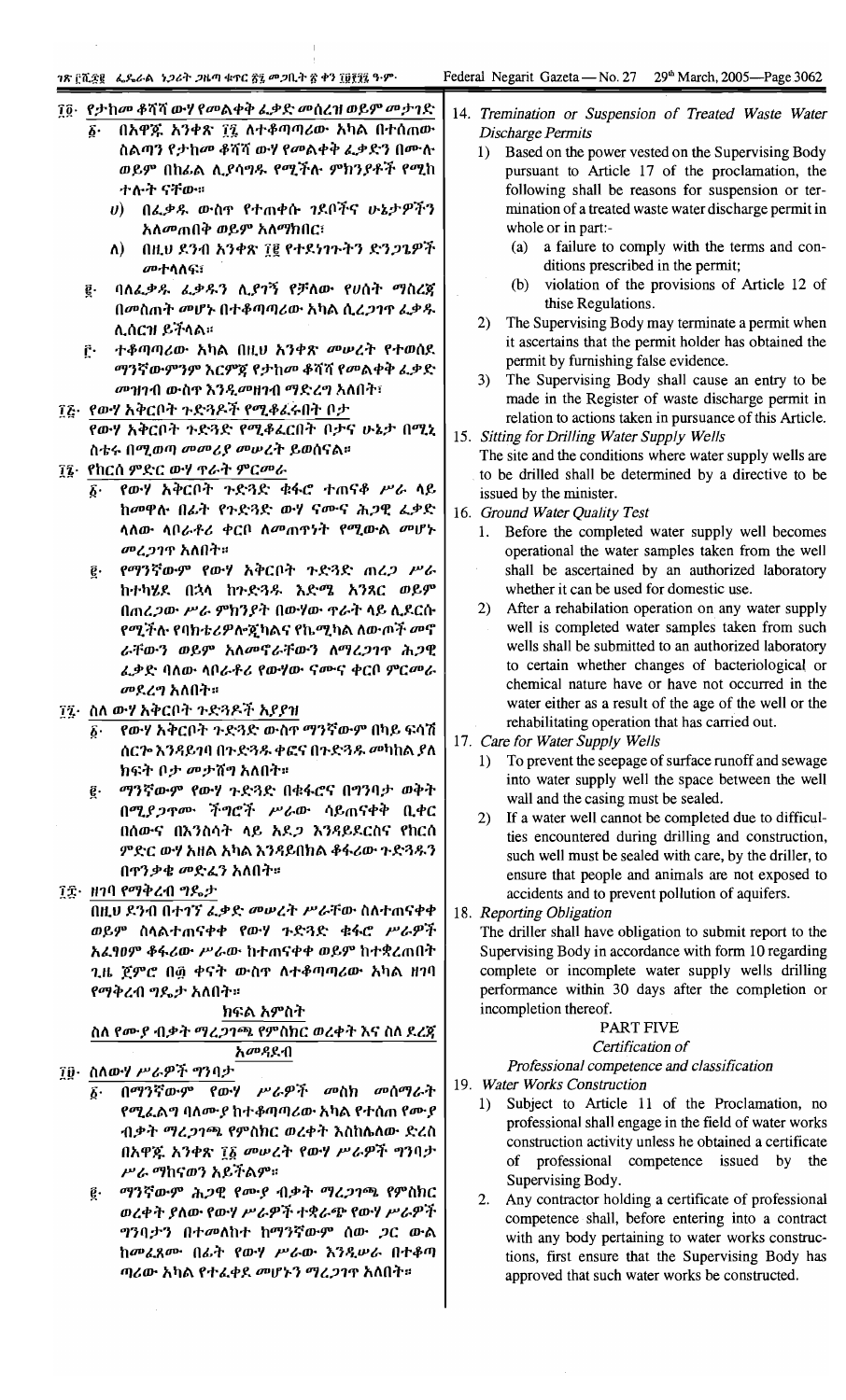#### 18 ፫ሺ፯፫ - ፌዴራል - ነጋሪት ጋዜጣ ቁጥር ፳፯ መጋቢት ፳ ቀን ፲፱፻፺፯ ዓ.ም.

የውሃ ሥራዎች ግንባታ እንዲሠራለት የሚፌልግ ŕ. ማንኛውም ሰው ከውሃ ሥራዎች ተቋራጭ ጋር ውል ከመፈጸሙ በፊት የሥራ ተቋራጩ ድርጅት ሕጋዊ የሥራ ፌቃድ ያለው መሆኑን እና ባለሙያዎቹም የሙያ ብቃት ማረጋገጫ የምስክር ወረቀት ያላቸው መሆኑን ማረጋገጥ አለበት።

# ፳· አስፈላጊዎች

- ማንኛውም የውሃ ሥራዎች ተቋራጭ ሚኒስቴሩ በሚያ б. ወጣው መመሪያ ውስጥ የሚዘረዘሩ መሣሪያዎችና ባለሙያ ያሉት ወይም የእነዚህኑ መሣሪያዎችና ባለሙ *ያዎች አገ*ልግሎት ሊ*ያገኝ የሚች*ል መሆን አለበት።
- የውሃ ሥራዎች ተቋራጭ ለመሆን ያመለከቱ በዚህ ĝ. አንቀጽ ንዑስ አንቀጽ  $|\tilde{g}|$  መሠረት በመመሪያው ተዘርዝሮ የተቀመጠውን መመዘኛ አሟልተው ሲገኙ በሚመጥኑት ደረጀ በተቆጣጣሪው አካል ይመደባሉ።

#### ፳፩ ስለዶረጃ አመዳደብ

- ተቆጣጣሪው አካል የውሃ ሥራዎች ባለሙያ ለመሆን δ. የቀረበ ማመልከቻን በመገምገም፣
	- ሀ) አመልካቹ አዋኟ፣ ደንቡ እና መመሪያው የሚጠይ ቃቸውን ሁኔታዎች የሚያሟላ ሆኖ ሲያገኘው ደረጀውን በመመደብ አመልካቹ በአለው ደረጀ ለመሥራት የሚችል መሆኑን የሚያረጋግጥ የሙያ ብቃት ማረ*ጋገጫ* የምስክር ወረቀት ይሰጣል።
	- ለ) በዚህ አንቀጽ ንውስ አንቀጽ  $\tilde{g}/\upsilon/\omega\upsilon\upsilon$ ረት የቀረበ ማመልከቻን ተቆጣጣሪው አካል ሲመረምር አዋጁ፣ ደንቡና መመሪያው የሚጠይቃቸውን ሁኔታዎች የማያሟላ ሆኖ ሲያገኘው የሙያ ብቃት ማረ*ጋገጫ የ*ምስክር ወረቀቱን ይከለክላል፤ የከለከ ለበትንም ምክንያት በጽሑፍ ለአመልካቹ ያሳውቃል።
- ፪· በዚህ አንቀጽ ንውስ አንቀጽ ፩ መሠረት የተሰጠ የሙያ ብቃት ማረጋገጫ የምስክር ወረቀቱን በየዓመቱ ለተቆጣ ጣሪው አካለ ቀርቦ መታደስ አለበት።
- ተቆጣጣሪው አካል የሰጠውን የውሃ ሥራዎች ተቋራ r. ጭነት የሙያ ብቃት ማረጋገጫ የምስክር ወረቀቱን ተቋ ራጮ በምስክር ወረቀቱ የተዘረዘሩ ግዴታዎችን ባለመ *ሬፀሙ ምክንያት በማን*ኛውም ጊዜ ለመሰረዝ ይችላል።

### ክፍል ስድስት ስለአማካሪነት አገልግሎት ብቃት ማረጋገጫ የምስክር ወረቀት

፳፪· የአማካሪነት አገልግሎት ብቃት ማረ*ጋገጫ* የምስክር ወረቀት አስፈላጊነት

በአዋጁ አንቀጽ ፲፱ እንደተደነገገው ማንኛውም ሰው ከተቆጣ ጣሪው አካል የተሰጠ የብቃት ማረ*ጋገ*ጫ የምስከር ወረቀት ሳያኖረው ለንግድም ሆነ ለሴላ ዓላማ ከውሃ ሀብት ዋናት፣ ዲዛይን፣ ቁጥጥር እና ግንባታ ጋር የተያያዘ የአማካሪነት አገልግሎት ለመስጠት አይችልም።

፳፫· የብቃት ማረ*ጋገጫ* የምስክር ወረቀት ለማውጣት ስለሚቀርብ ማመልከቻ

የአማካሪነት አገልግሎት ለመስጠት የሚያስችል የብቃት ማረጋገጫ የምስክር ወረቀት ለማውጣት የሚፌልግ ማንኛውም ሰው በሚኒስትሩ በሚወጣ መመሪያ መሠረት የሚጠየቁ አግባብ ያላቸው መረጃዎችን የያዘ *ማመ*ልከቻ ለተቆጣጣሪው አካል ማቅረብ አለበት።

 $3)$ Any person who wants to have a water works constructed shall, before entering into a contract with a constractor, first ensure that the company has a legal licnese and also the professionals have a certificate of professional competence.

#### 20. Requirements

- 1) Any water works contractor should have or be able to get the service of the equipment and manpower enumerated under the directive to be issued by the Ministry.
- 2) Persons applying to become water works contractors shall, if found to confirm to the conditions specified under Sub-Article (1) of this Article, be classified under one of the classed on the basis of their capacity by the Supervising body.

#### 21. Manner of Classification

- 1) After the Supervising body examines the appliciation requesting the grant of a certificate of professional competence to undertake water works construction activities, it shall:-
	- (a) where the applicant is found to meet the requirements of the Proclamation, the Regulations and the directive classify the applicant accordingly and grant him a certificate of professional competence allowing him to operate subject to the conditions of such classifications.
	- (b) where, during investigation the Supervising Body, finds out that an application submitted under Sub-Article (1) (a) of this Article does meet the requirements of the not Proclamation, the Regulations and the directive it shall reject the application and notify the applicant, in writing, of the rejection and the reasons thereof.
- 2) A certificate of professional competence issued pursuant to Sub-Article (1) (a) of this Article shall be renewed every year upon presentation to the Supervising Body.
- 3) The Supervising Body may at any time revoke a certificate of professional competence provided the contractor fails to meet requirements specified in the permit.

#### **PART SIX**

Certificate of Competence for a Consultancy Service

22. Necessity of Certificate of Competence for Consultancy Service

Subject to Article 19 of the Proclamation, no person shall give, whether for commercial purpose or otherwise, without holding a certificate of competence permit issued by the Supervising Body, a consultancy service relating to water resources study, design, supervisions and construction activity water works construction activity pertaining to surface water, or water well drilling or cleaning or relating thereto.

#### 23. Application for a Competence Certificate

Any person desiring to have a certificate which enable him to give a consultancy service shall submit an application by specifying the necessary information required under the directive to be issued by the Ministry to the Supervising Body.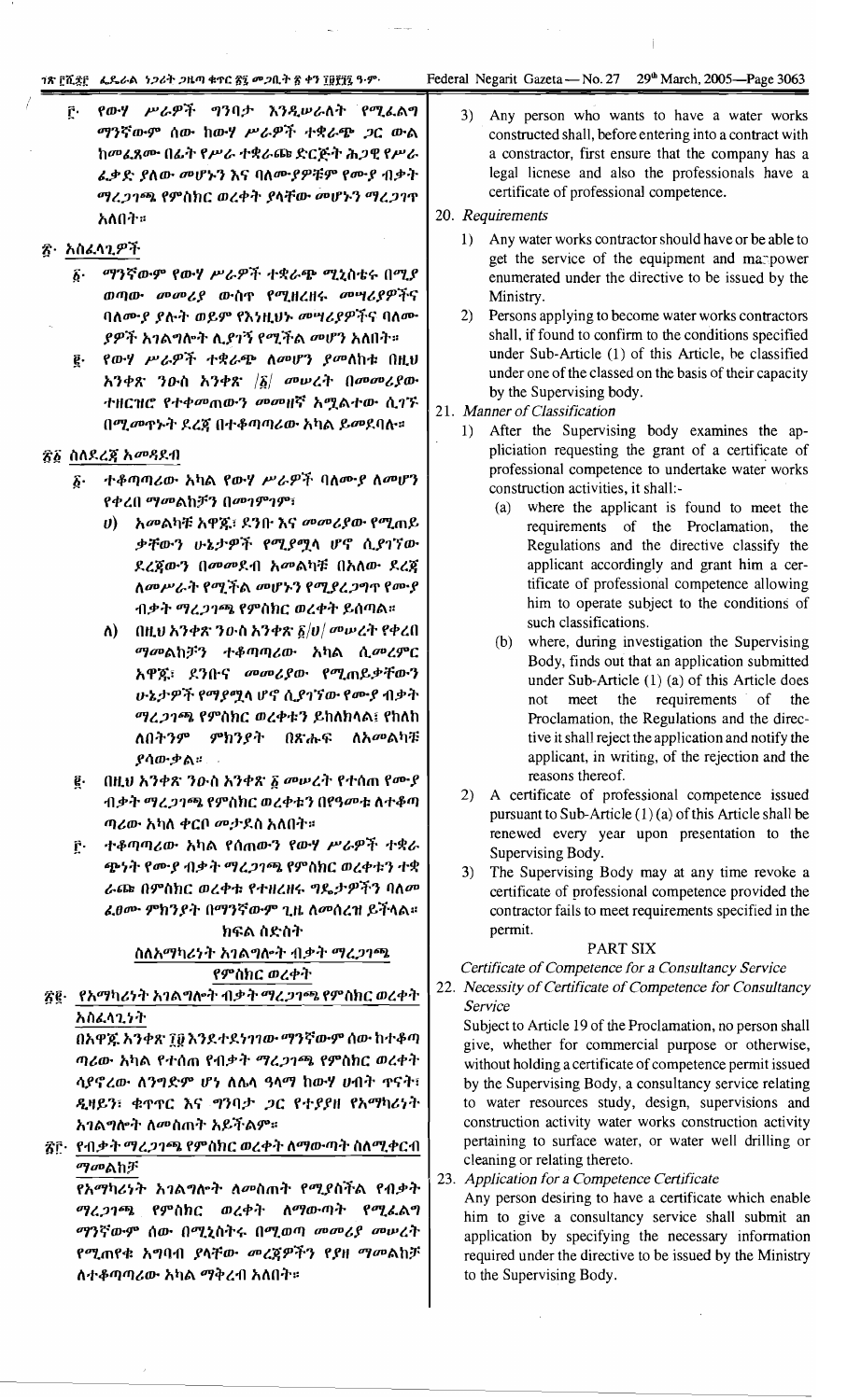#### ንጽ ፫ሺ፰፬ · ፌዴራል *ነጋ*ሪት *ጋ*ዜጣ ቁተር ፳፯ መጋቢት ፳ ቀን ፲፱፻፺፯ ዓ·ም·

Federal Negarit Gazeta -- No. 27 29<sup>th</sup> March, 2005—Page 3064

#### ጽ፬· የብቃት ማረ*ጋገጫ* የምስክር ወረቀት ስለ*መ*ስጠት

በዚህ ደንብ አንቀጽ ፳፫ መሠረት ለተቆጣጣሪው አካል *ማመ*ልከቻ በደረሰው አስር ቀናት ውስዋ አመልካቹ በመመሪያ የወጣውን ደረጃ ያሟላ መሆኑን በመገምገምና ብቁነቱን በማረጋገጥ የተጠየቀውን የብቃት በማረጋገጫ የምስክር ወረቀት ይሰጣል ወይም ማመልከቻውን ያልተቀ በለው ከሆነ ያልተቀበለበትን ምክንያት በጽሑፍ ለአመልካቹ ያሳውቃል።

#### ፳፩· ስለ ብቃት ማረ*ጋገጫ የም*ስክር ወረቀት እድሳት

- ፩· የአማካሪነት አገልግሎት ብቃት ማረጋገጫ የምስክር ወረቀት በተቆጣጣሪው አካል በተሰጠ በየአመቱ *መታ*ደስ አለበት።
- ፪· ተቆጣጣሪው አካል የእድሳት ጥያቄ ሲቀርብለት የአማካሪ አንልግሎቱ የሚጠበቅበትን ግዴታ አክብሮና ደረጀውን ጠብቆ የሥራ መሆኑን አረጋግጦ የምስክር ወረቀቱን ያድሳል።
- ፫· ተቆጣጣሪው አካል የምስክር ወረቀት እድሳት ጥያቄውን ያልተቀበለው ከሆነ ያልተቀበለበትን ምክንያት በአስር ቀን ውስዋ በጽሑፍ ለአመልካቹ ያሳውቃል፡፡

#### ፳፯· ስለ ብቃት ማረ*ጋገጫ* የምስክር ወረቀት ክፍያ

የአማካሪነት አገልግሎት የምስክር ወረቀት ለማውጣትና ለማሳደስ የሚደረገው ክፍያ በሕግ በሚወሰነው መሠረት ይሆናል።

#### ፳፯· ስለ ብቃት ማረ*ጋገ*ጫ የምስክር ወረቀት መስረዝ

- ተቆጣጣሪው አካል የአማካሪነት ብቃት ማረጋገጫ б. የምስክር ወረቀት ከሚከተሉት ምክንያቶች ባንዱ ሊሰርዝ ይችላል።
	- υ) የምስክር ወረቀቱ የተሰጠው ሀሰተኛ መረጃ በማቅረብ መሆኑ ሲረጋንጥ፣
	- ለ) የአማካሪነት አገልግሎቱ የዚህን ደንብ ድንጋ *ጌዎች እና ይህን ደን*ብ ለማስፈጸም የወጡ *መመሪ* ያ ዎችን ባለማክበሩ በተቆጣጣሪው አካል የጽሑፍ ማስጠንቀቂያ በተሰጠው የአንድ ወር የጊዜ ንደብ ውስዋ ጉድለቶቹን ያላስተካከለ ከሆነ፣
- የምስክር ወረቀት የተሰረዘበት ወይም ሥራውን ያቋረጠ ĝ. ማንኛውም የአማካሪነት አገልግሎት ሰጪ የብቃት ማረ*ጋገጫ የምስክ*ር ወረቀቱን ለተቆጣጣሪው አካል *መመ*ለስ አለበት።

#### ክፍል ሰባት የውሃ ተገልጋዮች ማህበራት

### ፳፰· ስለ ማህበሮች መቋቋም

- በአዋጁ አንቀጽ ፳፯/፪/ *መ*ሥረት በውሃ የመጠቀም ĥ. ፌቃድ ያላቸው ወይም ከፍቃድ አስፈላኒት ነጻ የሆኑ ሰዎች የውሃ ተገል*ጋ*ዮች ማህበር ማቋቋም ይችላሉ።
- በዚህ አንቀጽ ንዑስ አንቀጽ ፩ መሠረት በሚቋቋሙ g. የውሃ ተገልጋዮች ማኅበራት ላይ የኅብረት ሥራ ማኅበራት አዋጅ ቁጥር ፩፻፵፯/፲፱፻፺፩ ተፈጻሚ ይሆናል።

#### ፳፱· ስለማኅበራት ምዝንባ

*የሚቋቋመ*ው የውሃ ተገል*ጋ*ዮች *ማኅ*በር የመለስተኛ ĥ. ወይም ከፍተኛ መስኖ ልማትን የሚመለከት ከሆነ በተቆጣጣሪው አካል *መመ*ዝንብ አለበት።

#### 24. Issuance of a Competence Permit

The Supervising Body shall issue the certificate applied for in accordance with Article 23 of thise Regulations ten days after receipt of the application after examining and ensuring that the applicant meat the standard issued by the directive or notify the applicant, in writing, of the rejection and the reasons thereof.

#### 25. Renewal of a Competence Certificate

- 1. A Certificate of competence for a consultancy servoce shall be renewed annually starting from the date of its issuance by the Supervising Body.
- 2. The Supervising Body renew the certificate, upon request, after ascertaining that the performance of the consultancy service is incompliance with the obligations and standard required.
- 3. If the Supervising Body rejects an application for renewal of a permit, it shall inform same to the applicant within ten days in writing.

#### 26. Competence Certificate Fee

Fees for issuance and renewal of competence certificate for a consultancy service shall be as prescribed in Schedule 1 attached to thise Regulations.

#### 27. Revocation of a Competence Certificate

- 1. The Supervising Body may revoke the competence certificate of a consultancy service on any of the following grounds:-
	- (a) where the certificate is proved to have been obtained by submitting false evidence,
	- (b) where the consultancy service fails, to comply with the provisions of thise Regulations or directives issued for the implementation of thise Regulations and to take corrective measures within one month following a written warning given to it by the Supervising Body.
- 2. Any consultancy service whose certificate of competence has been revoked or who has ceased operating his activity shall return the permit to the Supervising Body.

#### PART SEVEN WATER USERS COOPERATIVE **SOCIETIES**

#### 28. Formation of Cooperatives

- 1. The holders of water use permit py suant to Article 27(2) of the Proclamation or persons exempted from the requirement of permit may establish a water users cooperative society.
- 2. Cooperative Societies Proclamation No.147/1998 shall have effect on water users cooperative societies to be established pursuant to Sub-article 1 of this Article.

#### 29. Registration of a Water Users Co-operative Society

A water users co-operative society established to undertake medium or large sale irrigation shall be registered by the Supervising Body.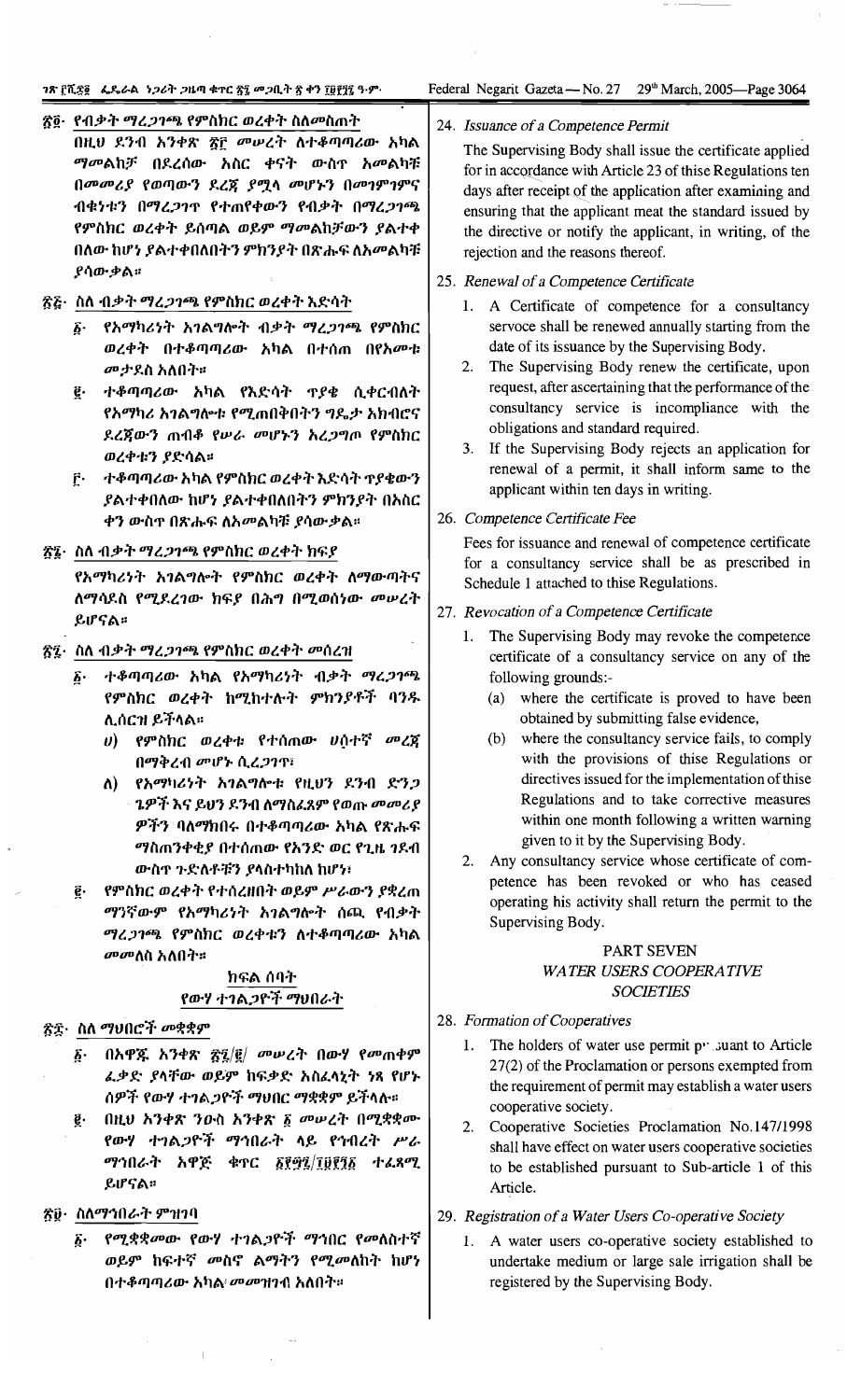$\tilde{z}$ 

|     | <i>የሚቋቋመው የውሃ ተገልጋዮች ማኅበር የአነስተኛ</i><br>ę.<br>መስኖ ልማትን የሚመለከት ከሆነ በክልሉ ወይም<br>በከተማ መስተዳድሩ የኅብረት ሥራ ማኅበራትን ለማደ<br>ራጀት በሕግ ሥልጣን በተሰጠው አካል <i>መመገ</i> በብ<br>አለበት ፡፡<br>በየክልሉ ወይም በከተማ መስተዳድር ደረጃ የኅብረት<br>$\mathbf{r}$<br>ሥራ ማኅበራትን ለማደራጀት በሕግ ሥልጣን የተሰ<br>ጣቸው አካላት የውሃ ተገልጋዮች ማኅበራትን የሚመ<br>ለከቱ መረጀዎችን ለተቆጣጣሪው አካል የማስተላለፍ<br>ግዴታ አለባቸው ።<br>ክፍል ስምንት<br>ስለፈቃድ ክፍያ እና የወሃ ግል <i>ጋ</i> ሎት ዋ <i>ጋ</i>                                                                   | A water users co-operative society established to<br>2.<br>undertake small scale irrigation shall be registered by<br>an organ established by law at Regional or City<br>Administration level to organize and register<br>Cooperative Societies.<br>The Regional or City Administration organs that<br>3.<br>organize and register Cooperative Societies have the<br>obligation to transmit information to the Supervising<br>Body about Water users Co-operative Societies.<br>PART EIGHT<br><b>FEES AND CHARGES</b><br>30. Permit Fees                |
|-----|---------------------------------------------------------------------------------------------------------------------------------------------------------------------------------------------------------------------------------------------------------------------------------------------------------------------------------------------------------------------------------------------------------------------------------------------------------------------|---------------------------------------------------------------------------------------------------------------------------------------------------------------------------------------------------------------------------------------------------------------------------------------------------------------------------------------------------------------------------------------------------------------------------------------------------------------------------------------------------------------------------------------------------------|
| று. | ስለፌቃድ አገልግሎት ክፍያ                                                                                                                                                                                                                                                                                                                                                                                                                                                    | on an application for a permit under the Proclamation                                                                                                                                                                                                                                                                                                                                                                                                                                                                                                   |
|     | በአዋጇ እና በዚህ ደንብ መሠረት የሚሰጡ ፌቃዶችን<br>ለማግኘትና እነዚሁ ፌቃዶች እንዲታደሱ ፣ እንዲሠረዙ ፣<br>እንዲለወጡ ወይም እንዲተላለፉ <i>ማመ</i> ልከቻዎች ሲቀርቡ<br>በዚህ ደንብ በሥንጠረሻር ፩ ላይ የተወሰኑ የአገልግሎት<br>ክፍያዎች ለተቆጣጣሪው አካል መከፌል አለባቸው ፡፡                                                                                                                                                                                                                                                                           | and these Regulations and on an application for the<br>renewal, termination, variation or tansfer of such<br>permits, there shall be payable to the Supervising<br>Body the fees specified in the 1st Schedule to these<br>Regulations.<br>31. Charges for use of Water                                                                                                                                                                                                                                                                                 |
|     | ፴፩· ስለ ውሃ አገልግሎት ዋ <i>ጋ</i>                                                                                                                                                                                                                                                                                                                                                                                                                                         | 1. Water charges shall be paid for any use allowed                                                                                                                                                                                                                                                                                                                                                                                                                                                                                                      |
|     | በአዋጁ እና በዚህ ደንብ መሠረት የውሃ ሀብትን<br>δ.<br>ለማንኛውም ለተፈቀደ ግል <i>ጋ</i> ሎት ለማዋል የውሃ<br><i>ግ</i> ል <i>ጋ</i> ሎት ዋ <i>ጋ</i> ለተቆጣጣሪው አካል መከፌል አለበት ።<br>በዚህ አንቀጽ መሠረት የሚከፌሉ የውሃ አገልግሎት<br>$\boldsymbol{e} \cdot$<br>ዋ <i>ጋዎች</i> በተቆጣጣሪው አካል ተተምነው በክፍያ<br>መጠየቂያ በዓመት አንድ ጊዜ ወይም እንደ ሁኔታው<br>ከዚህ ባጠረ ጊዜ ውስዋ መከፈል አለባቸው ።<br>የውሃ አገልግሎት ዋጋ በዋጋ መጠየቂያ ማስታወቂያ<br>ŕ٠<br>ውስዋ ከሚጠቀሰው ቀን ጀምሮ በጅ ቀናት ውስዋ<br>መከፌል አለበት ።<br>የውሃ አገልግሎት ዋጋ በሚኒስትሮች ምክር ቤት<br>$\vec{\bm{o}}$ .<br>ይወሰናል ፡፡ | under the Proclamation and these Regulations to the<br>Supervising Body.<br>2. Charges payable under this Article shall be assessed<br>and billed for by the Supervising Body once a year,<br>or at such shorter interval, as it is appropriate under<br>the circumstance.<br>3. Charges for use of water shall be due payable within<br>sixty (60) days from the date appearing on the<br>relevant bill.<br>4. Charges for use water shall be determined by the<br>Council of Ministers.<br>32. Charges for the Discharge of Treated Wastes into Water |
|     | ፴፪· በውሃ ሀብት ውስጥ የታከመ ቆሻሻን ለመልቀቅ ወይም                                                                                                                                                                                                                                                                                                                                                                                                                                 | Resources<br>Charges specified in the 2 <sup>nd</sup> Schedule to these<br>1.                                                                                                                                                                                                                                                                                                                                                                                                                                                                           |
|     | ለመድፋት ስለሚደረግ ክፍያ<br>በአዋጁ እና በዚህ ደንብ መሠረት በውሃ ሃብት ውስዋ<br>$\boldsymbol{\delta}$ .<br>የታከመ ቆሻሻን ለመልቀቅ ወይም ለመድፋት ፌቃድ<br>የተሰጣቸው ሰዎች በሕግ የተወሰነ ክፍያ ለተቆጣጣሪው<br>አካል መክፈል አለባቸው።<br>በዚህ አንቀጽ መሠረት የሚከፌሉ ክፍያዎች በየዓመቱ<br>$\epsilon$<br>በክፍያ መጠየቂያ ማስታወቂያ ውስጥ ከሚጠቀሰው ቀን<br>ጀምሮ በ፰ ቀናት ውስኖ መከፌል አለባቸው ።                                                                                                                                                                          | Regulations shall be paid to the supervising Body by<br>permit holders granted to discharge of release waste<br>into water resources under the proclamation or these<br>Regulations.<br>Charges under this Article shall be billed once a year<br>2.<br>shall be due and payable within sixty (60) days from<br>the date appearing on the relevant bill.<br>33. Charges for the Use of Water from Government Projects<br>If water is abstracted from a government water works<br>1.                                                                     |
|     | ፴፫· ከመንግሥት<br>ስለሚፈጸሙ<br>ፕሮጀክት<br>ለተወሰደ<br>ውሃ<br>ክፍያዎች<br>በዚህ ደንብ በተሰጠ ፌቃድ መሠረት ከመንግሥት<br>$\hat{\boldsymbol{\varrho}}$ .<br>ፕሮጀክት ለተወሰደ ውሃ የሚከፈለው ክፍያ መዋዕለ<br>ወጪውን ተመላሽ በማስደረግ መሠረተ ሃሣብ ላይ<br><i>ተመሥርቶ</i> በተቆጣጣሪው አካል በሚሰላ<br>ተመን<br>መሠረት ይሆናል ።<br>በዚህ አንቀጽ መሠረት የሚከፌሉ ክፍያዎች በየዓመቱ<br>$\vec{e}$ .<br>በክፍያ መጠየቂያ ማስታወቂያ ውስዋ ከሚጠቀሰው ቀን<br>ጀምሮ በ፳ ቀናት ውስኖ መከፌል አለባቸው ።                                                                                                | project in respect of a permit granted in accordance<br>with of these Regulations, the charges payable to<br>such water shall be determined by the supervising<br>body based on the principle of cost recovery.<br>Charges under this Article shall be assessed and<br>2.<br>billed once a year and shall be due and payable<br>within sixty (60) days from the date appearing on the<br>relevant bill.<br>34. Effects of Failure to Pay Charges<br>The Supervising Body may, stop the supply of water                                                  |
| @6. | የውሃ ግልጋሎት ዋጋን ሳይፈጽሙ መቅረት ስለሚያስከ<br>ትለው ውጤት<br>ተቆጣጣሪው አካል የውሃ ግል <i>ጋ</i> ሎት ዋ <i>ጋ መ</i> ከፌል ከነበረበት<br>የመጨረሻ ቀን ጀምሮ በሚቆጠር ሥልሣ (፰) ተጨማሪ<br>የችሮታ ቀናት ውስኖ ካልተከፌለ የውሃውን አገልግሎት<br>ማቋረጥ ይችላል ።                                                                                                                                                                                                                                                                           | from a government project to the land in respect of<br>which such water is supplied or to the person who is<br>being supplied with water, if charges have not been<br>paid before the expiration of a grace period of sixty<br>(60) days from the date on which such charges had<br>become due and payable.                                                                                                                                                                                                                                             |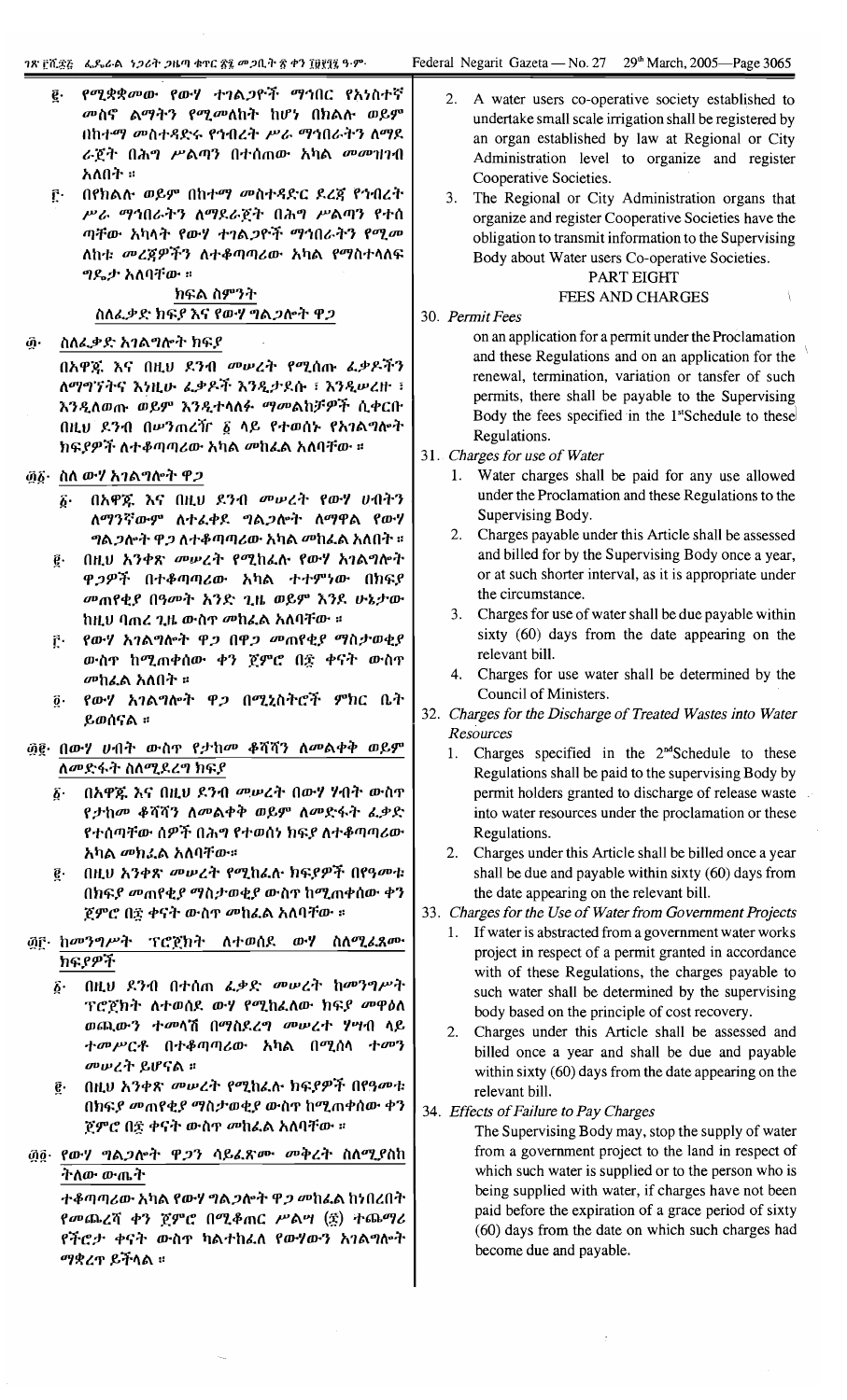### ክፍል ዘጠኝ ስለ ክርክሮች አወሳሰን

#### ፴፭· ስለክርክር አወሳሰን ሥነ-ሥርዓት

- በአዋጁ አንቀጽ  $\tilde{y}/\tilde{b}/\omega$ ሠረት ከፌቃድ ጋር የተያያዙ δ٠ መብቶችን ወይም ግዴታዎችን በተመለከተ በባለፈ ቃዶች መካከል ወይም በባለፌቃድና በሦስተኛ ወገኖች መካከል የሚነሱ ማናቸውም ክርክሮች የሚታዩበትና የሚወሰኑብት ሥነ-ሥርዓት እንደሚከተለው ይሆናል ፤
	- *ሀ*) አቤት ባዩ የክርክሩን ፍሬ ሃሣብና ማስረጀውን በማመልከቻ ለተቆጣጣሪው አካል ያቀርባል ። ማመ ልከቻው የአቤት ባዩን ቅሬታና እንዲሰጥለት የሚፈ ልገውን ውሣኔ መግለጽ አለበት ።
	- ለ) ተቆጣጣሪው አካል ማመልከቻውን እንደተቀበለ ተከሣሹ መዋሪያና የማመልከቻ ቅጇ እንዲደርሰው ያደርጋል ። ክርክር የሚሰማበትን ጊዜና ቦታም ለሁለቱም ወገኖች ያሳውቃል ።
	- ባለጉዳዮቹ በቀጠሮ ሰዓትና ቦታ ተገኝተው ጉዳያ  $\left| \phi \right\rangle$ ቸውን ለተቆጣጣሪው አካል ያስረዳሉ ፤ ማስረጀዎ ችንም ያቀርባሉ ። ተቆጣጣሪው አካልም የቀረቡ ለትን ማስረጀዎች ይመዘግባል ። ተቆጣጣሪው አካል ጉዳዩ በሴላ ጊዜና ቦታ እንደተይ በቀጠሮ ሊያስተላልፍ እንዲሁም በመጀመሪያውም ሆነ ከዚህ በኋላ በተያዘው ቀጠሮ ከባለጉዮቹ አንዱ በሴለበት ጉዳዩን ማየት ሊቀዋል ይችላል ።
	- $\boldsymbol{a}$ ተቆጣጣሪው አካል በጉዳዩ ላይ የሰጠውን ውሣኔ ባለጉዳዮቹ እንዲያውቁት ማድረግና ለእያንዳንዱ ባለጉዳይ የውሣኔውን መዝገብ ግልባጭ መስጠት አለበት ።
	- የዚህ ንውስ አንቀጽ ሌሎች ድን*ጋጌዎች* እንዲጠበቁ  $\boldsymbol{\nu}$ ) ሆነው በመጀመሪያ ደረጃ የማየት ሥልጣን ባለው ፍርድ ቤት በሚታዩ የፍትሐብሔር ትዳዮች ላይ ተፈፃሚ የሚሆኑ የፍትሐብሔር ሥነ-ሥርዓት ሕግ ድን*ጋጌዎች* በተቆጣጣሪው አካል ዘንድ በሚታዩ *ጉዳ*ዮች ላይ ተፈፃ*ሚ* ይሆናሉ ።
- ተቆጣጣሪው አካል የቀረቡለትን ክሶች የክርክሩን ሂደትና የሰጣቸውን ውሣኔዎች መዝግቦ ይይዛል ።

#### ፴፮· ስለ ሽምግልና ዳኝነት

- በአዋጁ አንቀጽ ፱(፬) ላይ በተደነገገው መሥረት በተቆጣ δ. ጣሪው አካልና በባለፌቃዱ መካከል የተፈጠረ አለመግ ባባት በ፰ ተከታታይ ቀናት ውስኖ በጋራ ውይይት ሊፌታ ካልቻለ አንደኛው ወገን ልዩነቶቹ ወይም አለመግባባቶቹ በሽምግልና ዳኞች እንዲታዩለቱ መጠየቅ ይችላል ። ይኸውም፡-
	- $\boldsymbol{\theta}$ እያንዳንዱ ወገን ሁለት የግልግል ዳኞች በመምረዋ ለሴላኛው ያሳውቃል ፣
	- $\Lambda$ በሁለቱ ወገኖች የተመረጡት የግልግል ዳኞች ሰብሳቢ የሚሆን ሦስተኛ የግልግል ዳኛ ይመርጣሉ። መምረጥ በስምምንት ሰብሳቢውን ካልቻሉ አፈጻጸሙ በኢትዮጵያ የፍትሐብሔር ሕግ በተደነ ገገው <sup>መ</sup>ሥረት ይሆናል ፣
	- የሽምግልና ዳኞች አግባብነት ባላቸው የፌዴራልና  $\mathbf{d}$ የክልል ሕ*ጎች ይመራ*ሉ ፣
	- $\boldsymbol{\sigma}$ ተከራካሪዎቹ በሽምግልና ዳኞች የሚጠየቁትን መረጀዎች የማቅረብና የመተባበር ግዴታ አለባቸው ፣

#### PART NINE DISPUTE SETTLEMENT

- 35. Dispute Settlement Procedure
	- $1.$ The following procedures shall be applicable in hearing and deciding cases between permit holders, as well as between a permit holder and a third party concerning rights or obligations arising from permits pursuant to Article 9(1) of the Proclamation:-
		- (a) the Person complaining shall file with the Supervising Authority a memorandum summarizing the dispute and supporting his allegations. The memorandum shall state nature of the complaint and the relief sought.
		- (b) upon receipt of the memorandum, the Supervising Body shall give notice thereof to the adverse party, forwarding a copy of the memorandum reveived, and he shall indicated to both parties the time and place at which the dispute shall be heard.
		- $(c)$ At the time and place designated by the Supervising Body the parties shall attend and state their case before him and submit evidence in support thereof. The Supervising Body shall take note of all evidence given. The Supervising Body may adjourn the hearing to any other time and may at the original hearing of any adjournment thereof peroceed in the absence either party.
		- (d) The Supervising Body shall inform all parties of his decision regarding the dispute and shall provide each party with a copy of the record of such proceedings.
		- (e) The Civil Procedure Code of Ethiopia regulating proceedings before a Court of first instance in civil matters shall apply to proceedings before the Supervising Body without prejudice to the provisions of this Article.
	- The Supervising Body shall keep a record of all 2. disputes; their proceedings and his decisions relating thereto.
- 36. Arbitration
	- $1.$ Subject to Article 9(2) of the Proclamation pending dispute arising between the Supervising Body and the permit holder which could not amicably be settle within 60 consecutive days either party may request to solve the dispute through arbitration. There by:-
		- (a) each party shall nominate two arbitrators and inform the other party;
		- the arbitrators nominated by the parties shall  $(b)$ nominate a third arbitrator as presiding one incase the parties failed to agree accordingly the application shall be as provided in the civil code of Ethiopia;
		- the arbitrators shall be governed by the relevant  $(c)$ laws of the Federal and Regional government
		- $(d)$ the parties shall have the obligation to provide information demanded by the arbitrators and cooperate there with;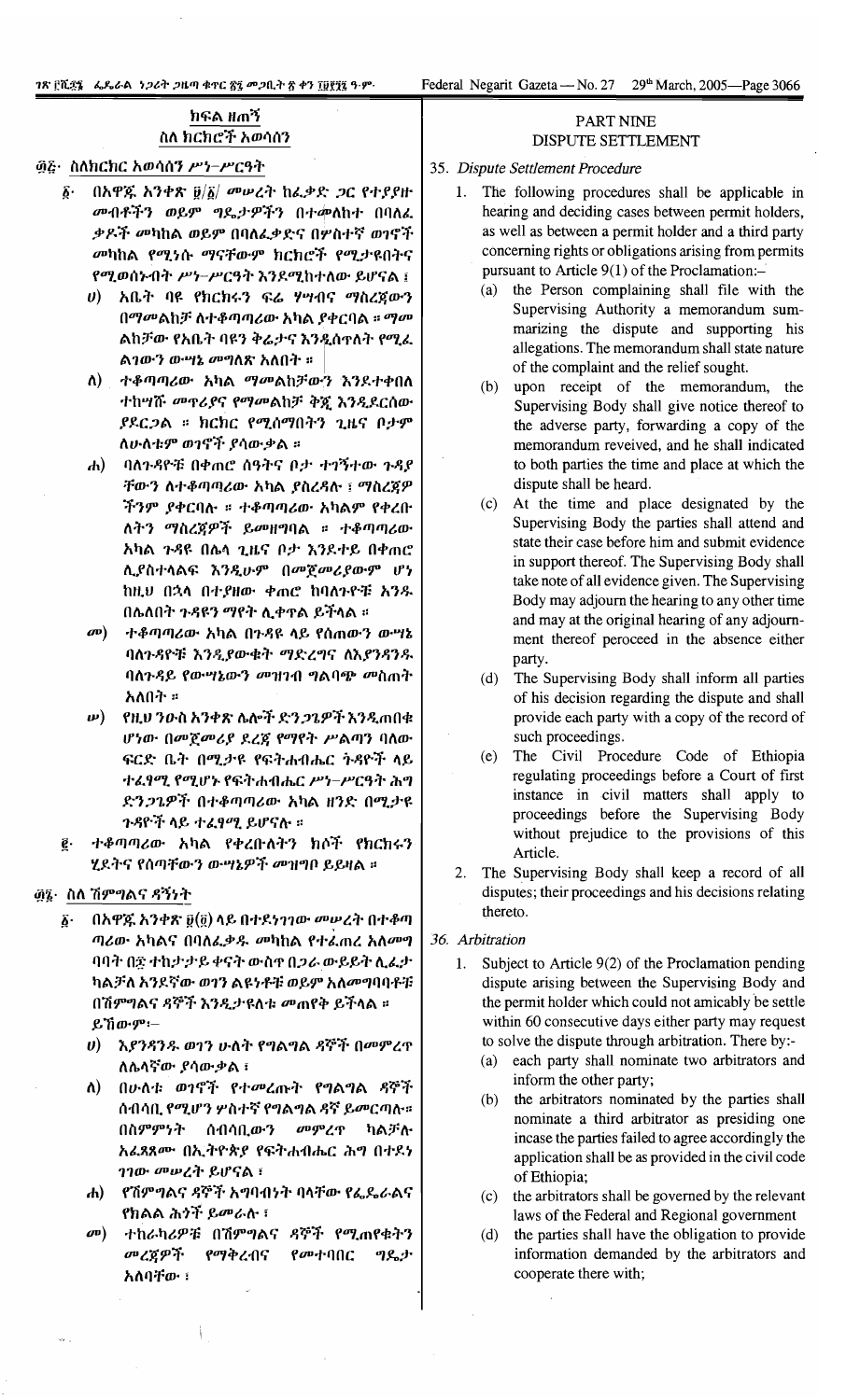#### ገጽ ፫ሺ፻፯ - ፌዴራል - ነጋሪት ጋዜጣ ቁጥር ፳፯ መጋቢት ፳ ቀን ፲፱፻፺፯ ዓ-ም

29<sup>th</sup> March, 2005-Page 3067

- በሽምግልና ዳኞች የተወሰነበት አካል ውሣኔውን  $\boldsymbol{\mu}$ ) የመቀበል ግዴታ አለበት ሆኖም መብቱ ለሚፈቅ ድለት ፍርድ ቤት ይግባኝ ማቅረብ ይችላል ።
- የሽምግልና ዳኝነቱ የሚካሄድበትና ውሳኔ የሚሰጥበት ë. ቦታ የተቆጣጣሪው አካል ዋና መ/ቤት በሚገኝበት ከተማ ይሆናል ።
- ለሽምግልና ዳኞች አስፈላጊ የሆኑ ወጪዎችን ግራ ቀኞቹ  $\mathbf{r}$ . በ*ጋራ የመ*ሸፈን ግዴታ አለባቸው ፣
	- በዚህ አንቀጽ ያልተሸፈኑ ጉዳዮችን አስመልክቶ የኢት  $\overline{0}$ . ዮጵያ ፍትሐብሔር ሕግእና የፍትሐብሔር ሥነ-ሥርዓት ድንጋጌዎች ተፈፃሚነት ይኖራቸዋል ።

# ክፍል አሥር ልዩ ልዩ ድን*ጋጌዎች*

## ፴፯· መረጃዎችን የመጠየቅ ሥልጣን

ተቆጣጣሪው አካል ከዚህ በታች የተመለከቱት ሰዎች በያዙት ፌቃድ መሠረት ወይም ሕጉ በሚያዘው መሠረት ስለሚያካሄዱት ተግባር መረጀ እንዲሰጡት በዝርዝር ሊጠይቅ ይችላል ።

እነዚህም ፦

- $\bm{v}$ ) በዚህ ደንብ ክፍል ፪ ፣ ፫፣ ፬፣ ፭ ፣ ፯ እና ፯ ድን*ጋጌዎች* መሠረት ፌቃድ የያዘ ሰው ወይም
- ለ) በአዋጁ አንቀጽ ፲፪ መሥረት የውሃ ጉድጓድ የሚቆፍር ወይም ከዚሁ ጉድጓድ ውሃ የሚወስድ ማንኛውም ሰው ።
- ፴፰· *የመግ*ባት ፣ የመመርመርና ናሙናዎችን የመውሰድ ሥልጣን ተቆጣጣሪው አካል የፌቀደለት ወይም ሥልጣን የሰጠው ማንኛውም ሰው ሥልጣኑን የሚያረጋግጥ ማስረጀ በመያዝ በማንኛውም መሬት ወይም ቦታ ተገኝቶ፣
	- ድን*ጋጌዎች*  $v$ ) የአዋጁና የደንበ· እንደዚሁም በተሰጠው ፌቃድ ውስዋ የተዘረዘሩት ንደቦችና ሁኔታዎች የተጠበቁ መሆኑን ለመከታተል ፣
	- ለ) የውሃ ዋራት ሁኔታዎችን ለመመርመርና ለማዋናት ፣
	- ለአዋጇና ለዚህ ደንብ ዓላማዎች አስፈላጊ የሆኑ  $\bf{d}$ ማንኛቸውንም መሣሪያዎች ለመትከል ለመጠገን ለማንበብ ወይም ለመፈተሽ ፣
	- መ) በውሃ ጉድጓድ ውስዋ ተቆፍረው የወጡትን ነገሮች  $\Lambda$ anan $C$ an $C$  i
	- **ω) በማንኛውም ዓይነት ዘዴ የተወሰደውን ወይም** ሊወሰድ የሚችለውን የውሃ መጠን ለማረጋገዋ ፣
	- ረ) በዚህ ደንብ መሠረት የተያዙ መዝገቦችን ለመመ  $C^{op}$  $C$
	- ሰ) የማንኛውንም ውሃ ናሙና ወይም ፍሳሽ ወይም የውሃ **ዋራትን ሲ**ነካ ይችላል ብሎ የሚገመተውን ማንኛውንም ነገር ለመውሰድ ፣ ሥልጣን ይኖረዋል።

#### ፴፱· ደንቡ የሚፀናበት ጊዜ

ይህ ደንብ ከመጋቢት ጽ ቀን ፲፱፻፺፯ ዓ·ም· ጀምሮ የፀና ይሆናል ፡፡

አዲስ አበባ መጋቢት ፳ ቀን ፲፱፻፺፯ ዓ·ም·

### መለስ ዜናዊ የኢትዮጵያ ፌዴራላዊ ዲሞከራሲያዊ ሪፑብሊክ ጠቅላይ ሚኒስትር

- the party against whose a decision is given shall  $(e)$ have the obligation to be bound thereby; however a party disfavored shall have the right to appeal to the court having jurisdication.
- 2. The sit of the arbitration shall be in the town where the Head Quart of the Supervising Body is located.
- $3.$ The parties shall have the obligation to cover the expenses necessary to the arbitrators.
- 4. The provisions of the Ethiopian Civil and Civil Procedure Code shall be applicable on matters; which are not covered by this Article.

### **PART TEN** MISCELLANEOUS PROVISIONS

#### $37.$ Power to Require Information

The Supervising Body may require:-

- the holder of a permit under part 2, 3, 4, 5 and 6  $(a)$
- (b) any person who digs a well or abstracts water there from pursuant to Article 12 of the Proclamation to give such information as to the activities performed under a permit or the authority of the Proclamation as it may be specified in the request.

#### 38 Power of Entry, Inspection and Taking of Samples

Any person authorized by the Supervising Body shall on producing authenticated document showing his authority, be entitled to enter upon any land:

- (a) to monitor compliance with the provisions of the Proclamation and these Regulations, and with any conditions subject to which a permit has been granted;
- (b) to inspect and study conditions relating to the quality of water;
- (c) to install, maintain, read or test any instrument installed for the purposes of the Proclamation and thise Regulations;
- (d) to examine substances obtained during a water well drilling;
- (e) to ascertain the quantity of water abstracted or capable of being abstracted by means of of any method:
- (f) to examine records kept for the purpose of thise Regulations;
- (g) to take a sample of any water or effluent or other substance which may appear to him as being cpable of affecting the quality of water.
- 39. Effective Date

Thise Regulations shall enter into force as of 29<sup>th</sup> day of March, 2005

Done at Addis Ababa, this 29th day of March 2005

#### MELES ZENAWI PRIME MINISTER OF THE FEDERAL DEMOCRATIC REPUBLIC OF ETHIOPIA